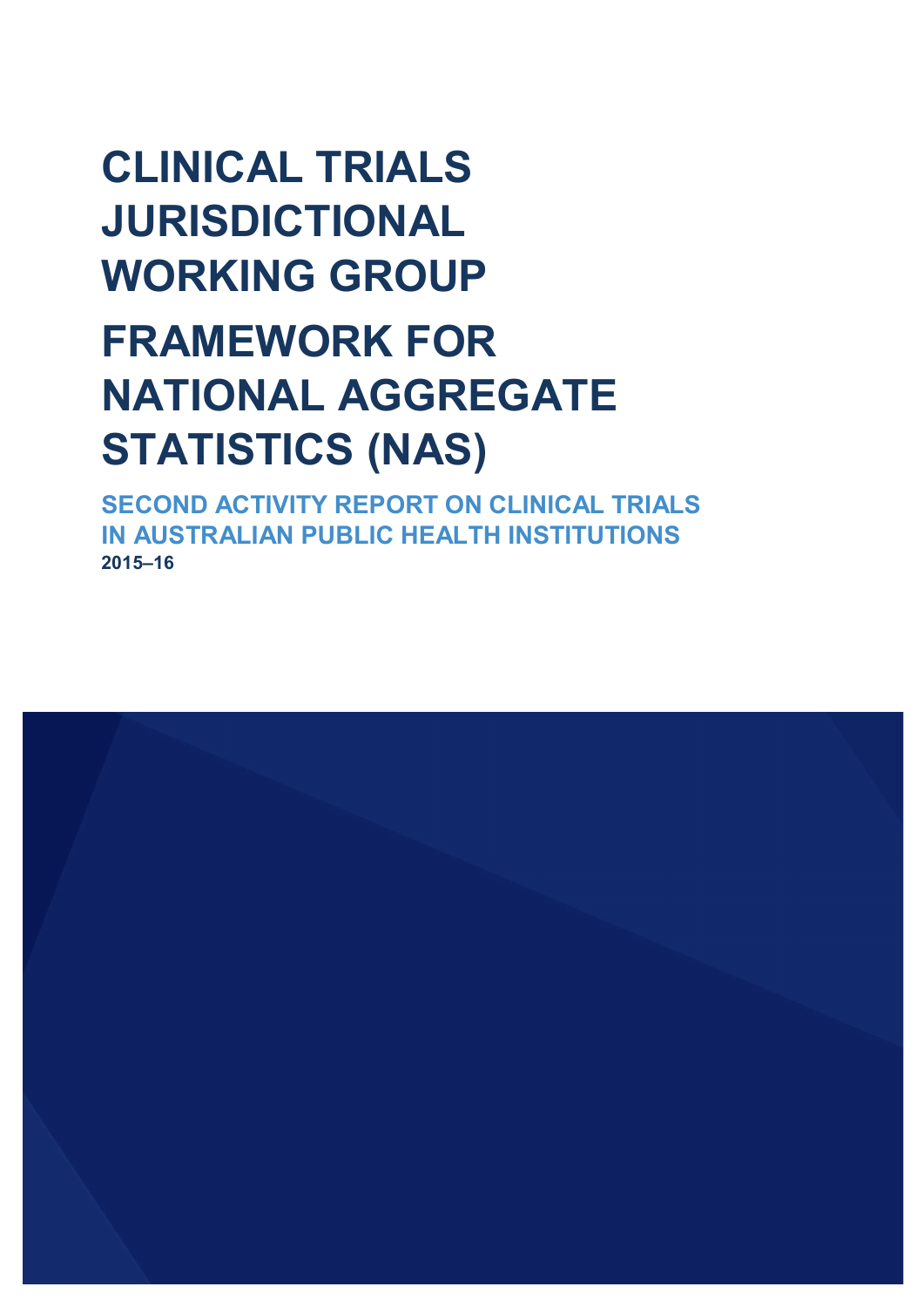### **Copyright**

© 2016–2017 Clinical Trials Jurisdictional Working Group

This work is copyright. You may copy, print, download, display and reproduce the whole or part of this work in unaltered form for your own personal use or, if you are part of an organisation, for internal use within your organisation, but only if you or your organisation:

- (a) do not use the copy or reproduction for any commercial purpose; and
- (b) retain this copyright notice and all disclaimer notices as part of that copy or reproduction.

Apart from rights as permitted by the *Copyright Act 1968* (Cth) or allowed by this copyright notice, all other rights are reserved, including (but not limited to) all commercial rights.

Requests and inquiries concerning reproduction and other rights to use are to be sent to the Secretariat of the Clinical Trials Jurisdictional Working Group for the attention of the Communication and Change Branch, Commonwealth Department of Health, GPO Box 9848, Canberra ACT 2601, or via e-mail to corporatecomms@health.gov.au.

#### **Disclaimers**

Whilst every effort was made to ensure that the information in this publication is correct at the time of publication, it may not be accurate or complete due to the quality of data used. Further, the information may be superseded where the future quality of the data is improved.

To the extent permitted by law, the members of the Clinical Trials Jurisdictional Working Group do not accept any liability or responsibility for any injury, loss or damage suffered by any person arising from that person's use or reliance on the content of this publication.







**SA Health** 







**Queensland Government** 





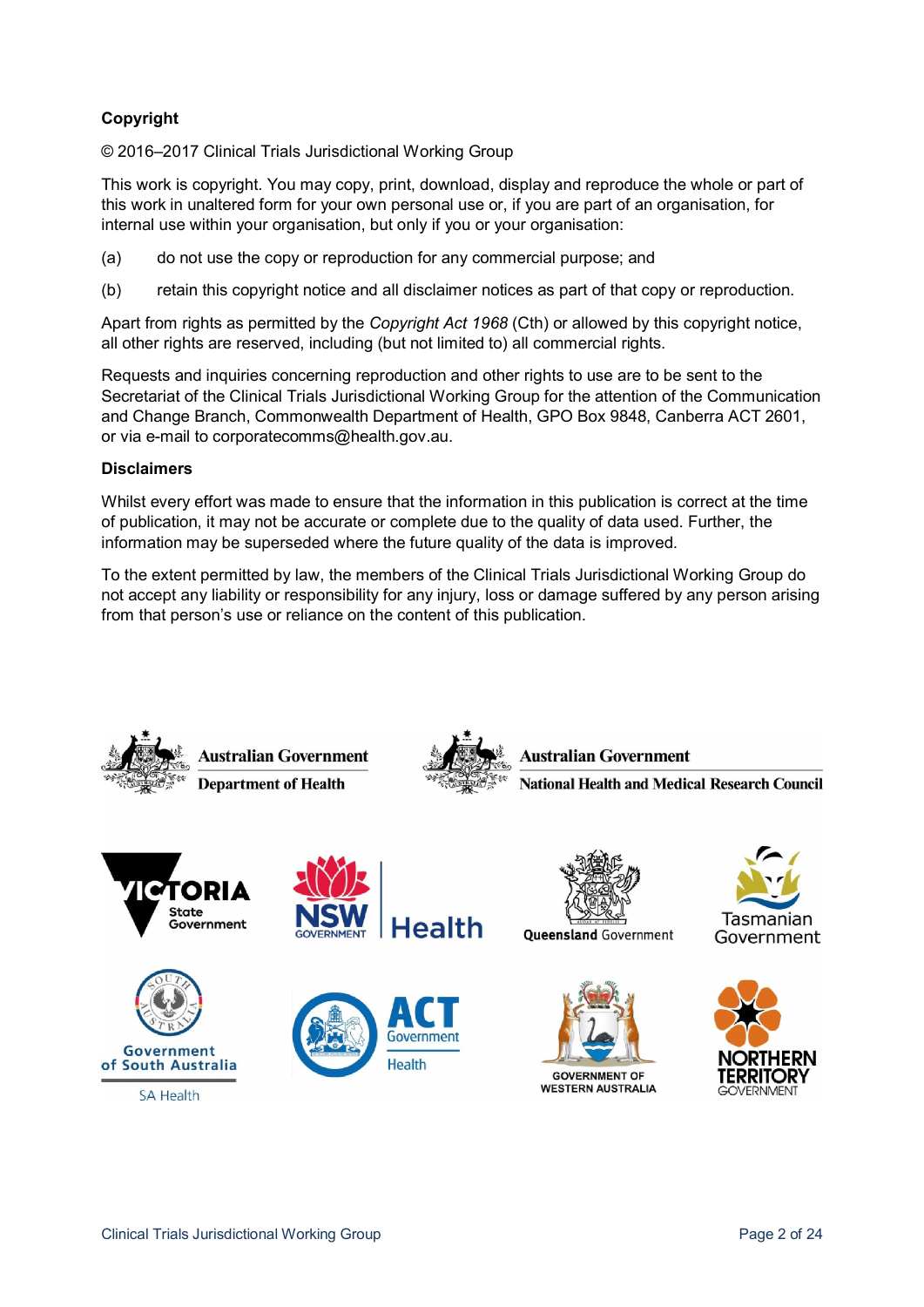#### **Table of Contents** 1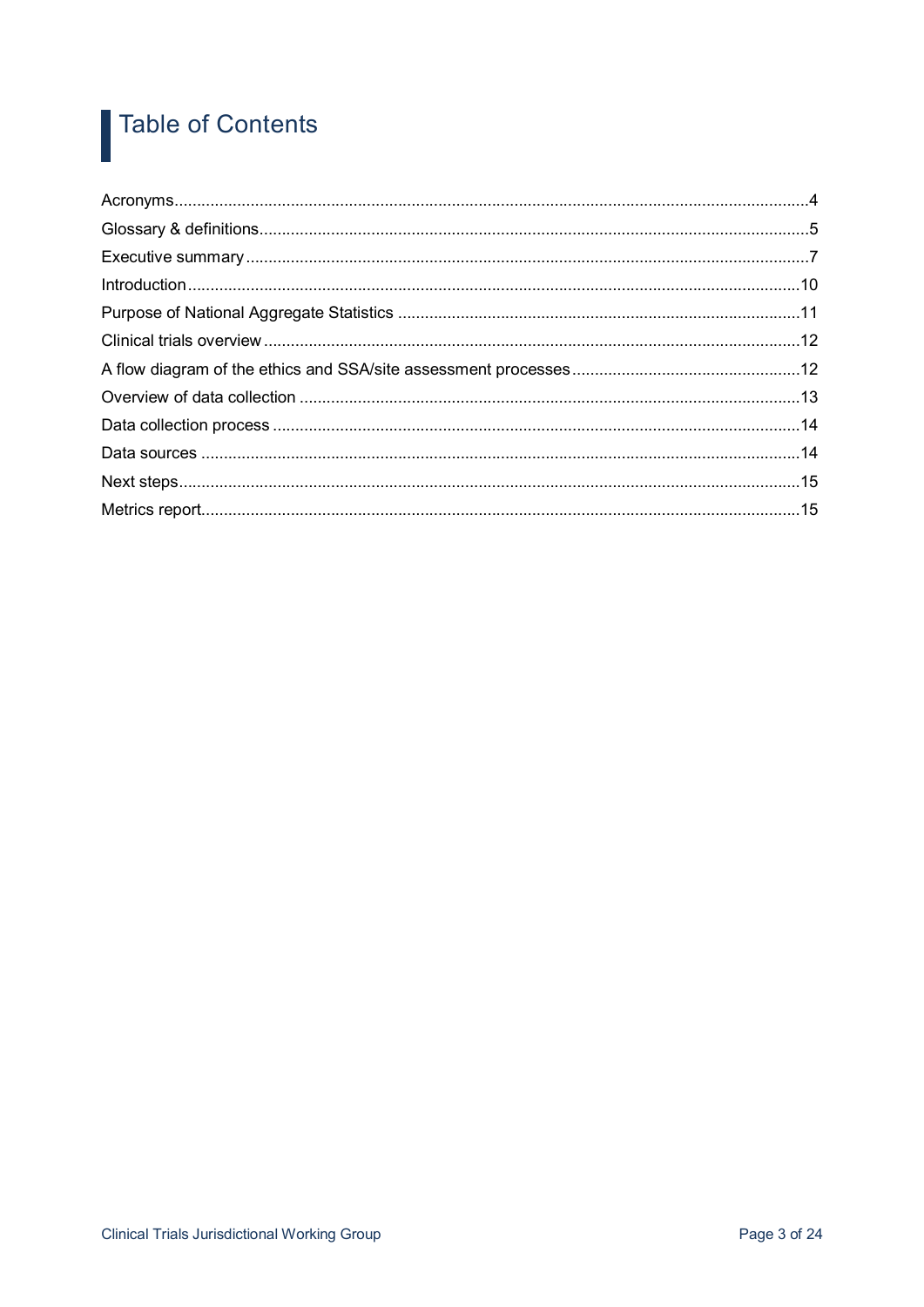## Acronyms

| AU RED         | Australian Research Ethics Database                 |
|----------------|-----------------------------------------------------|
| <b>COAG HC</b> | Council of Australian Governments Health Council    |
| <b>CRO</b>     | Commercial Research Organisation                    |
| <b>CTJWG</b>   | <b>Clinical Trials Jurisdictional Working Group</b> |
| <b>CTN</b>     | <b>Clinical Trial Notification</b>                  |
| CTX            | <b>Clinical Trial Exemption</b>                     |
| FTIH / FTIP    | First Time In Human / First Time In Patient         |
| <b>NHMRC</b>   | National Health and Medical Research Council        |
| <b>HREC</b>    | <b>Health Research Ethics Committee</b>             |
| <b>HPC</b>     | <b>Hospitals Principal Committee</b>                |
| <b>NAS</b>     | <b>National Aggregate Statistics</b>                |
| <b>NMA</b>     | <b>National Mutual Acceptance</b>                   |
| SSA            | <b>Site Specific Assessment</b>                     |
| <b>TGA</b>     | <b>Therapeutic Goods Administration</b>             |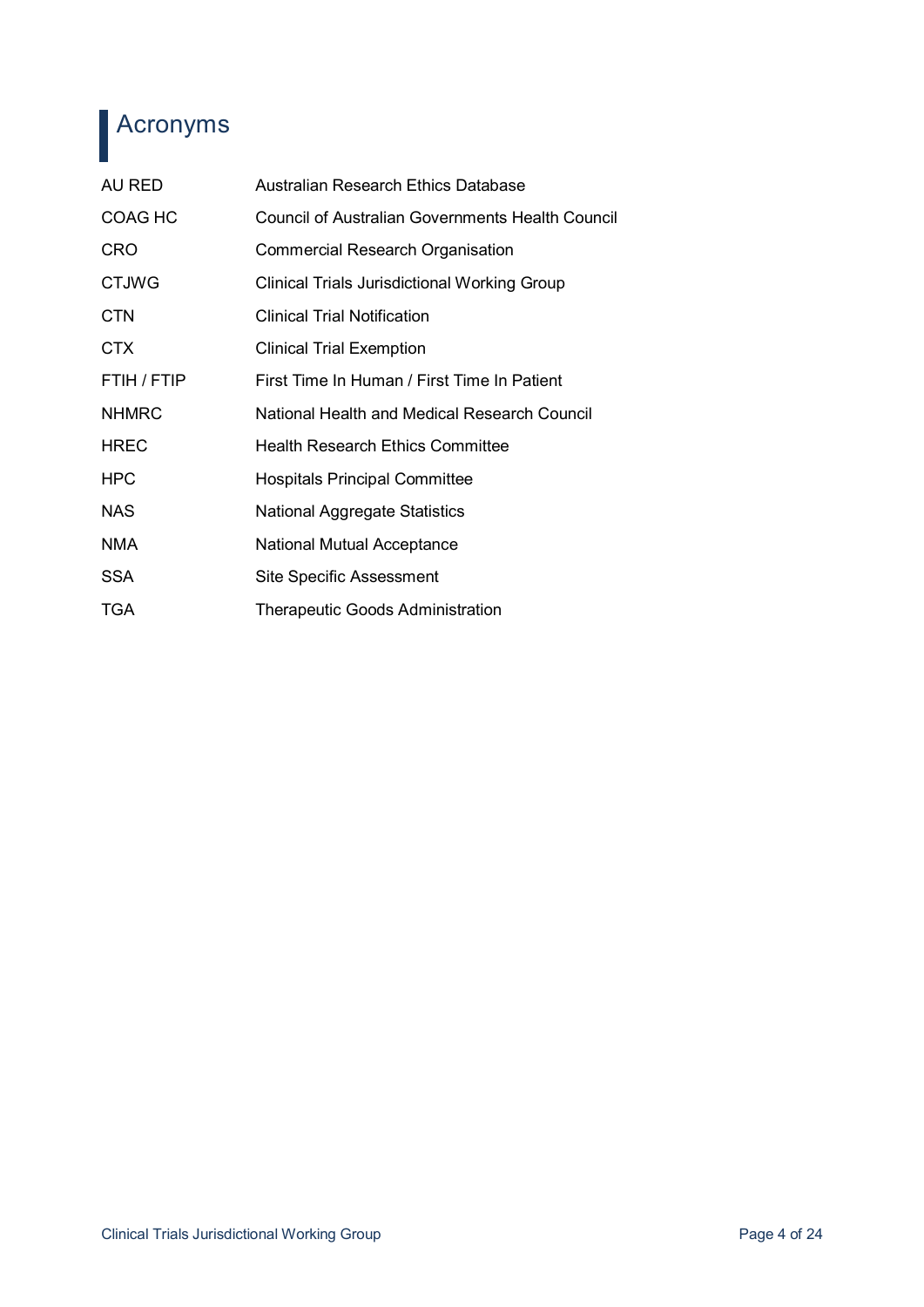# **Glossary & definitions**

| <b>Glossary terms</b>                      | <b>Definitions</b>                                                                                                                                                                                                                                                                                                                                                                                                                                                                                                                                                                                        |
|--------------------------------------------|-----------------------------------------------------------------------------------------------------------------------------------------------------------------------------------------------------------------------------------------------------------------------------------------------------------------------------------------------------------------------------------------------------------------------------------------------------------------------------------------------------------------------------------------------------------------------------------------------------------|
| Administrative clock                       | A measure of the ethics or SSA timeline which includes the<br>time that the ethics or SSA application is with the<br>investigator/trial coordinator/sponsor/CRO.                                                                                                                                                                                                                                                                                                                                                                                                                                          |
| <b>Clinical Trial</b>                      | Interventional research involving a drug/device trial, radiation<br>therapy, surgery, treatment or diagnostic procedure and<br>studies associated with ongoing activities relating to trials that<br>have been conducted. This may include post-trial activities<br>such as observational research and evaluation of a trial,<br>developing a registry and other post-marketing surveillance<br>activities.                                                                                                                                                                                               |
| Collaborative Group clinical trial         | The Collaborative Group is an academic and/or non-<br>commercial collaborative research group responsible for<br>sponsoring, initiating, managing, developing and coordinating<br>the study.                                                                                                                                                                                                                                                                                                                                                                                                              |
| Commercial trial                           | Commercial trials are conducted by organisations that typically<br>own or have a financial interest in the intellectual property<br>related to the intervention being tested. Commercial<br>organisations such as pharmaceutical companies or clinical<br>research organisations use the information obtained from the<br>trial to support the application to obtain licences or subsidies to<br>sell their product.                                                                                                                                                                                      |
| First Time In Human (FTIH)                 | First time an unapproved product is administered to a healthy<br>human.                                                                                                                                                                                                                                                                                                                                                                                                                                                                                                                                   |
| First Time In Patient (FTIP)               | First time an unapproved product is administered to a human<br>with a medical condition.                                                                                                                                                                                                                                                                                                                                                                                                                                                                                                                  |
| Investigator - initiated clinical<br>trial | Investigator - initiated clinical trials are trials that are<br>developed and conducted by individual independent clinicians<br>and/or academic researchers. The institution, through the<br>principal investigator, is responsible for the initiation and<br>conduct of the study at the study site(s) which is/are under the<br>control of the Institution.                                                                                                                                                                                                                                             |
| <b>First NAS Report</b>                    | First National Aggregate Statistics Report on Commercially<br>Sponsored Clinical Trials in Australia, 2014-15.                                                                                                                                                                                                                                                                                                                                                                                                                                                                                            |
| National Mutual Acceptance<br>(NMA)        | A single ethical review framework for multi-jurisdictional<br>research projects. To participate, jurisdictions are required to<br>co-sign a Memorandum of Understanding.                                                                                                                                                                                                                                                                                                                                                                                                                                  |
| Phase 1                                    | Phase 1 clinical trials involve the first administration of the<br>medicine to humans, usually to small numbers of healthy<br>volunteers. Phase 1 clinical trials determine the safety of the<br>medicine, how it works and how well it is tolerated. These<br>clinical trials also identify preferred routes of administration<br>(e.g. tablet, liquid or injection) and help determine the<br>appropriate doses for later studies. Phase 1 clinical trials are<br>usually undertaken in centres appropriately equipped for the<br>specialised monitoring and the high degree of surveillance<br>needed. |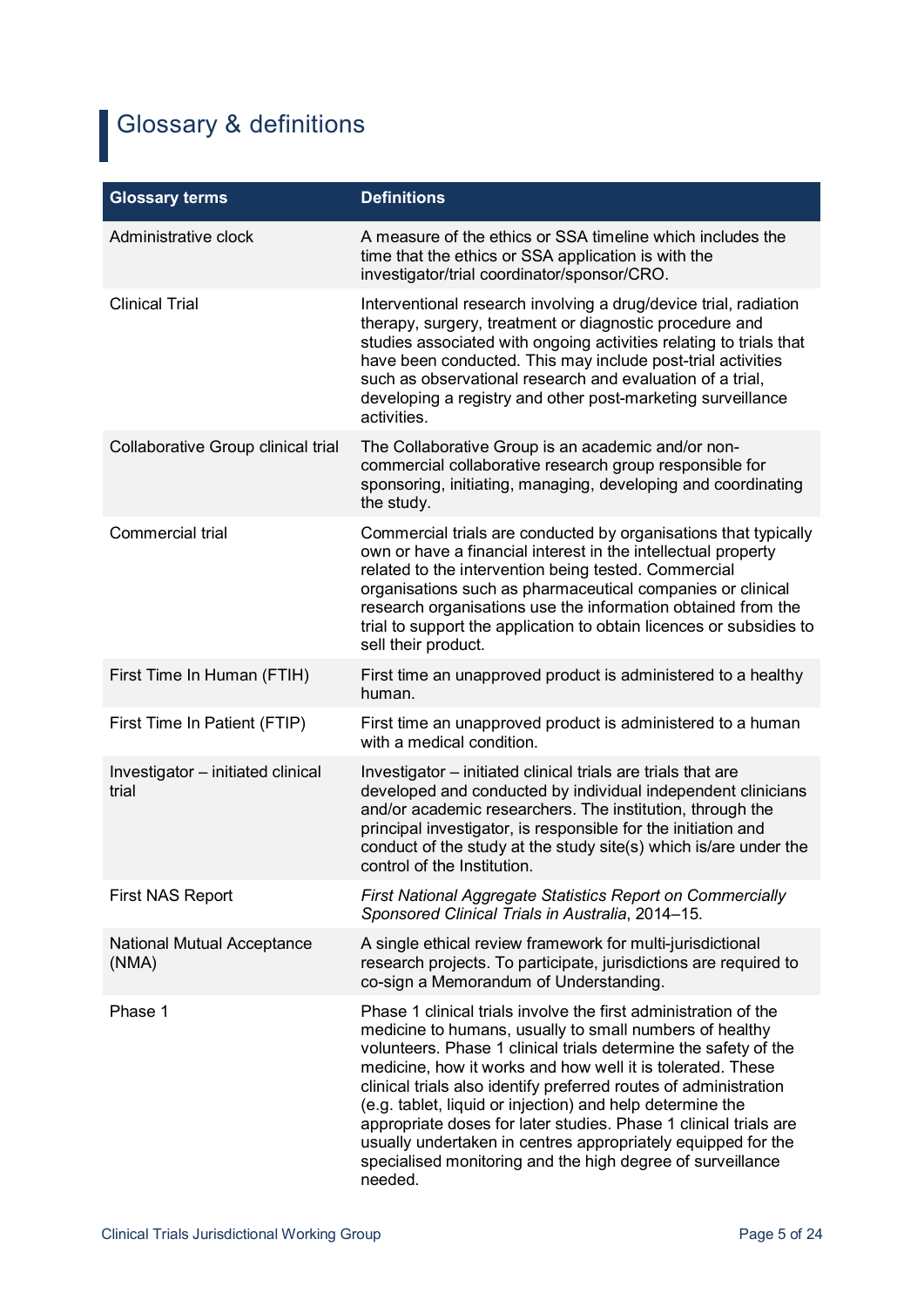| <b>Glossary terms</b>                       | <b>Definitions</b>                                                                                                                                                                                                                                                                                                                                                                                                                                                                                |
|---------------------------------------------|---------------------------------------------------------------------------------------------------------------------------------------------------------------------------------------------------------------------------------------------------------------------------------------------------------------------------------------------------------------------------------------------------------------------------------------------------------------------------------------------------|
| Phase 2                                     | Phase 2 clinical trials are normally the first trials of the<br>medicine in patients suffering from the condition for which the<br>medicine is intended. The principal aim of these clinical trials is<br>to determine effectiveness and safety. These clinical trials are<br>undertaken in a small number of closely supervised patients<br>and conducted by researchers regarded as specialists in the<br>particular disease or condition and its treatment.                                    |
| Phase 3                                     | Phase 3 clinical trials involve greater numbers of patients and<br>are undertaken for the purpose of determining whether the<br>medicine confers clinical benefit in the disease/s for which<br>effectiveness was demonstrated in Phase 2 clinical trials. They<br>also determine the nature and likelihood of any side effects.<br>Phase 3 clinical trials are undertaken if the Phase II clinical<br>trials indicate the medicine has potential benefit that outweighs<br>the hazards.          |
| Phase 4                                     | Phase 4 clinical trials are those clinical trials undertaken after<br>the medicine has been approved for the treatment of a<br>particular disease. Phase 4 clinical trials are undertaken to<br>compare a new medicine to a wider range of existing<br>medicines/therapies and to investigate the use of the medicine<br>in the normal clinical setting of the disease. Such clinical trials<br>are used to establish where, in the range of treatment options,<br>the new medicine is best used. |
| Public Health Organisation/<br>Institutions | A statutory health corporation or affiliated health organisation<br>in respect of its recognised establishments and recognised<br>services.                                                                                                                                                                                                                                                                                                                                                       |
| Regulatory timeline                         | Refers to ethical review and approval of a human research<br>project and SSA/ site assessment authorisation. These steps<br>must comply with legislative requirements, adherence to<br>national guidance and other jurisdictional policy. On<br>completion the research may start at the study site.                                                                                                                                                                                              |
| Site Specific Assessment (SSA)              | Refers to the Site Specific Assessment Form. The SSA Form<br>is linked through coding to the trial HREC/ethics application<br>form.                                                                                                                                                                                                                                                                                                                                                               |
| Sponsor type                                | An individual, company, institution, or organisation which takes<br>responsibility for the initiation, management, and/or financing<br>of a clinical trial. In this report, major sponsor type refers to<br>either 'commercially sponsored', 'collaborative group',<br>'investigator - initiated', 'institution', or 'other'.                                                                                                                                                                     |
| SSA/site assessment                         | The process conducted by a research governance officer to<br>assess the SSA form and documentation for authorisation by<br>the chief executive or delegate for an organisation to<br>participate as a trial site.                                                                                                                                                                                                                                                                                 |
| <b>With Clock</b>                           | Clock either on or off to measure time intervals (time between<br>request and receipt of further information) for HREC approval.                                                                                                                                                                                                                                                                                                                                                                  |
| <b>Without Clock</b>                        | No measure of intervals when the clock is stopped and re-<br>started for HREC approval and SSA/site assessment<br>processes.                                                                                                                                                                                                                                                                                                                                                                      |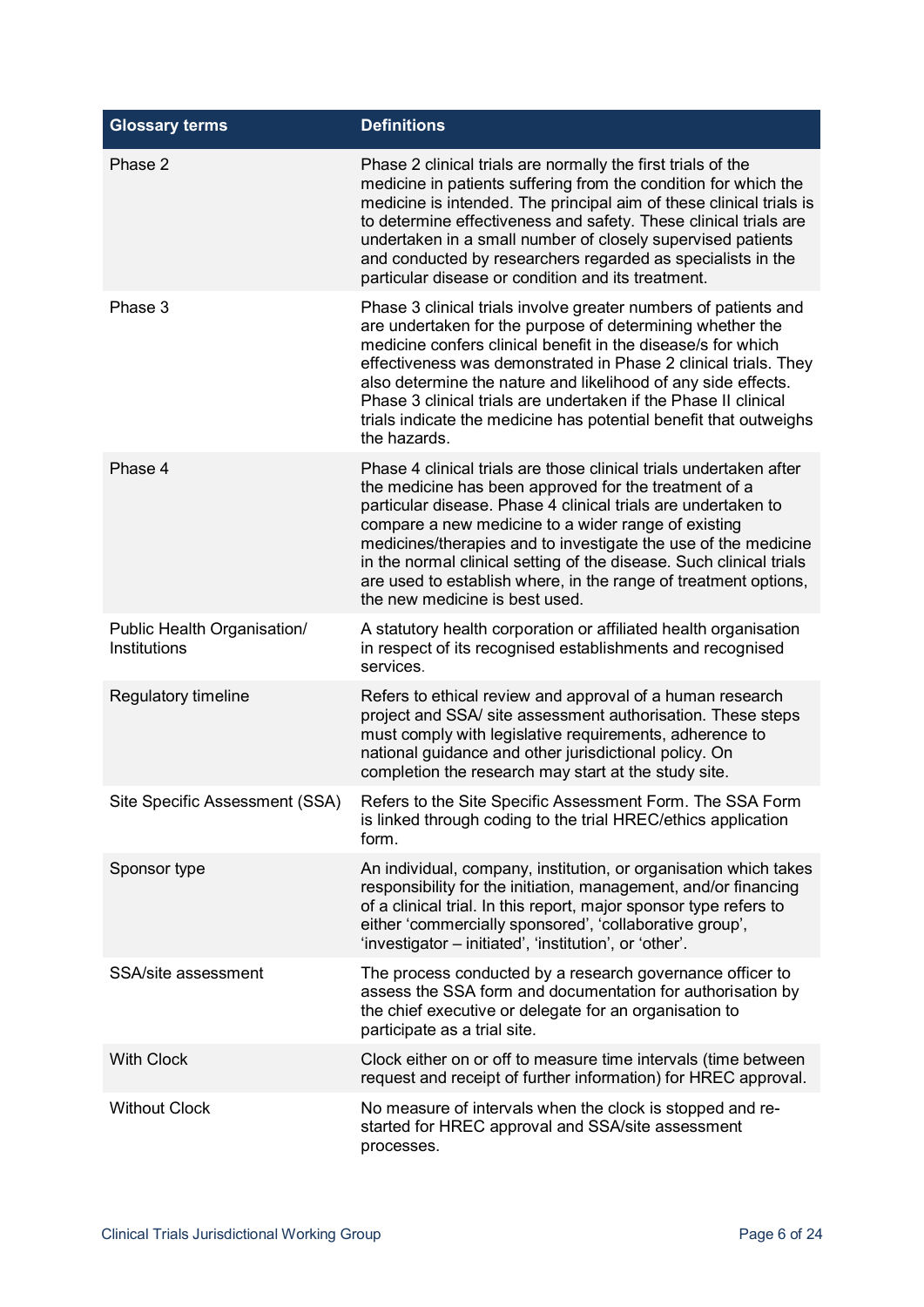### Executive summary

This report contains clinical trials conducted in public health institutions (hospitals). These trials include commercially and non-commercially sponsored, multi-site and single-site studies. National Mutual Acceptance (NMA) has provided the framework that underpins the metrics in this report through the cooperative efforts of jurisdictions in reporting cross-jurisdictional clinical trials since 2011. NMA participating jurisdictions are: Australian Capital Territory (from 2016), New South Wales, Queensland, South Australia and Victoria. In addition to the NMA jurisdictions, Northern Territory has contributed intra-jurisdictional clinical trial information (both single-site and multi-site review).

Clinical trials represent activity in publicly funded health institutions although this will include trial sites at some private health organisations and universities that accept the ethical review under NMA. Private health and university sectors may not be directly captured in this report as the SSA/site assessment process is locally managed and is not entered in the information management platform operated by public health institutions. Clinical trials conducted in a primary care setting are unlikely to be represented in this report, unless the trial is connected to a public health institution.

This is the second report produced under the cross-jurisdictional Clinical Trials Jurisdictional Working Group (CTJWG) National Aggregate Statistics (NAS) Framework. The First NAS Report included commercially sponsored trials in public hospitals in six jurisdictions, for the year 2014–15. Direct comparison with the findings from the First NAS Report are not presented in this analysis, as the samples for the two years are different. While both draw data from public health organisations, the First NAS Report included commercially sponsored trials only in six jurisdictions (n = 335), while this current report includes all trials in five jurisdictions ( $n = 718$ ). This includes multi-site trials across and within jurisdictions, and single-site trials within a jurisdiction.

There are 718 new clinical trials reported in the year 2015–16, of which 86 per cent of applications have been approved by a Human Research Ethics Committee (HREC). There are 491 multi-site (68 per cent) and 227 single-site (32 per cent) trials. Eight hundred and forty seven (89 per cent) of SSAs/site assessments are authorised.

It is important to note that individual data elements (metrics) were missing in some of the 718 trials in the data set. Findings for individual metrics in this report reflect the proportion of the trials reporting that *particular data element*. Of the trials where clinical trial phase was reported, the majority are in Phase 3 (43 per cent) followed by Phase 2 (25 per cent). Earlier phase trials (Phase 1 and earlier) are significant with 53 of the 247 (21 per cent) trial applications that reported clinical trial phase. There has been discussion around the future potential for Australia to focus on early phase trials. While no direct comparison is possible with results from the First NAS Report, the expanded coverage of data collection in this Second Activity Report indicated a higher proportion of earlier phase trials in public health organisations than the first report. Analysis of phase results in this report is limited by low responses, with 34 per cent of the 718 trials reporting a trial phase.

Major sponsor type was reported in 82 per cent of all trials (583 out of 718). Australia's clinical trials activity in public health organisations is predominantly associated with commercially sponsored clinical trials, contributing 63 per cent of trials that recorded sponsor type. This highlights the importance of industry interaction with the medical research sector in Australia. In comparison, a third (33 per cent) of trials that recorded sponsor type were associated with non-commercial investigator – initiated (16 per cent), collaborative groups (5 per cent), institutions (12 per cent) and other (4 per cent) sponsored trials (see Metric 1a). There may be some variation between jurisdictions in designation of the sponsor type 'investigator – initiated' and 'institution' for noncommercial trials.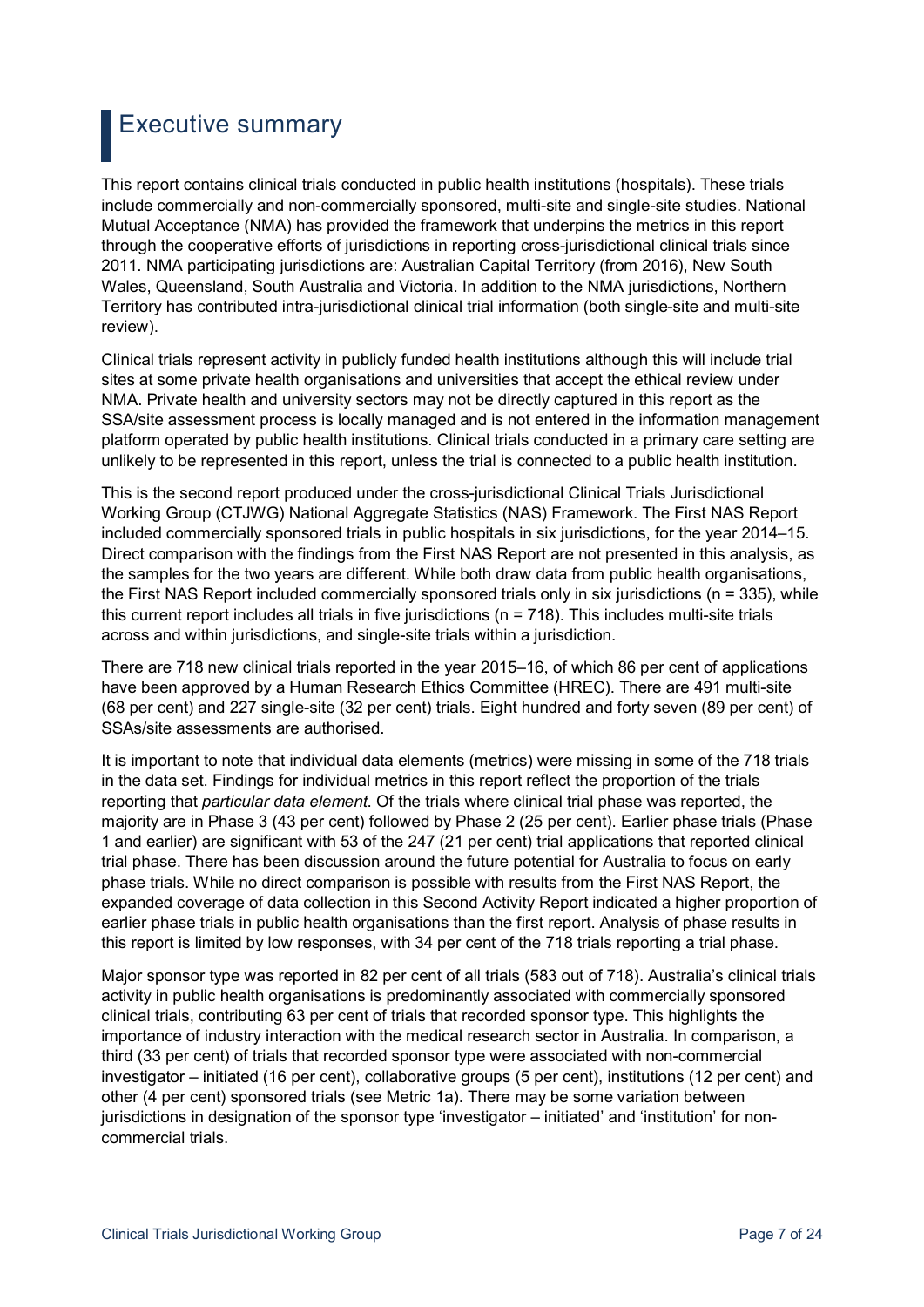Analysis of metrics for ethics approval included 605 records of the total trial number (718) reported and represents 84 per cent of trials in the time period. The residual trials had not completed the approval process but will be included in a future update. Ethics (HREC) approval Metric 4a indicates that almost half (46 per cent) of ethics applications are approved between 0–60 days and 88 per cent within 120 days, without the clock. This compares to Metric 4b with the clock operating and a benchmark set for NMA of 60 days. In this case 89 per cent of ethics applications met a 60 day benchmark for ethics approval in the NAS data set.

International comparison of targets is available for the following countries regarding ethics approval time: 60 days in Europe and England; 30 days in United States, Canada and Korea; and 145 days in China<sup>1</sup>. The degree to which targets in these countries are achieved is not available in the KPMG Report.

Sponsors have emphasised that global competitiveness to locate clinical trials relies on timelines, for both the regulatory approval, site authorisation, study start-up and first patient recruited. The overall study start-up timeline has been estimated by measuring the regulatory process: from ethics application submission closing date to date of first site authorisation. It was not feasible to use the date of Clinical Trial Notification or Clinical Trial Exemption (CTN or CTX) notification as an end-point, nor is there data currently accessible on date of first patient recruited to a trial. Mechanisms to collect data on first patient recruited are being considered and actively progressed.

The report shows the total timeline for the regulatory process to first site authorisation for trials that recorded ethics approval and authorisation at a site, was 19 per cent within 60 days, and cumulatively 62 per cent within 120 days, measured without a clock. An aspirational target of 12 weeks (84 days) has been put forward by commercial industry sponsors for study start-up to make Australia internationally competitive. Currently 37 per cent of reported trials would meet this target which is a sound baseline from which to improve performance in Australian public health organisations.

### **Analysis of components of the regulatory process and the administrative clock**

These metrics analyse a single component of the regulatory process, whereas in the above metric the overall study start-up requires completion of both the parallel ethics/HREC and SSA/site assessment processes.

Metric 3 addresses the entire regulatory process, as does Metric 2, overall study start-up timeline. However Metric 3 introduces the use of an administrative clock that allows distinction of responsibility for time between the administering organisation and the investigator/trial coordinator/sponsor/CRO. When a further information request is made to the investigator/trial coordinator/sponsor/CRO, the clock stops as the response is not an administrative office responsibility. Once there is a response provided to ethics/HREC, the clock re-starts.

Without a clock operating for study start-up timeline, there is a significant shift to a longer time period as the response time is included for the investigator/trial coordinator/sponsor/CRO.

1

<sup>1</sup> KPMG, *Assessment of the value of clinical trials to Victoria and development of a strategy for delivering reform of Victoria's clinical trial system,* October 2014 (unpublished).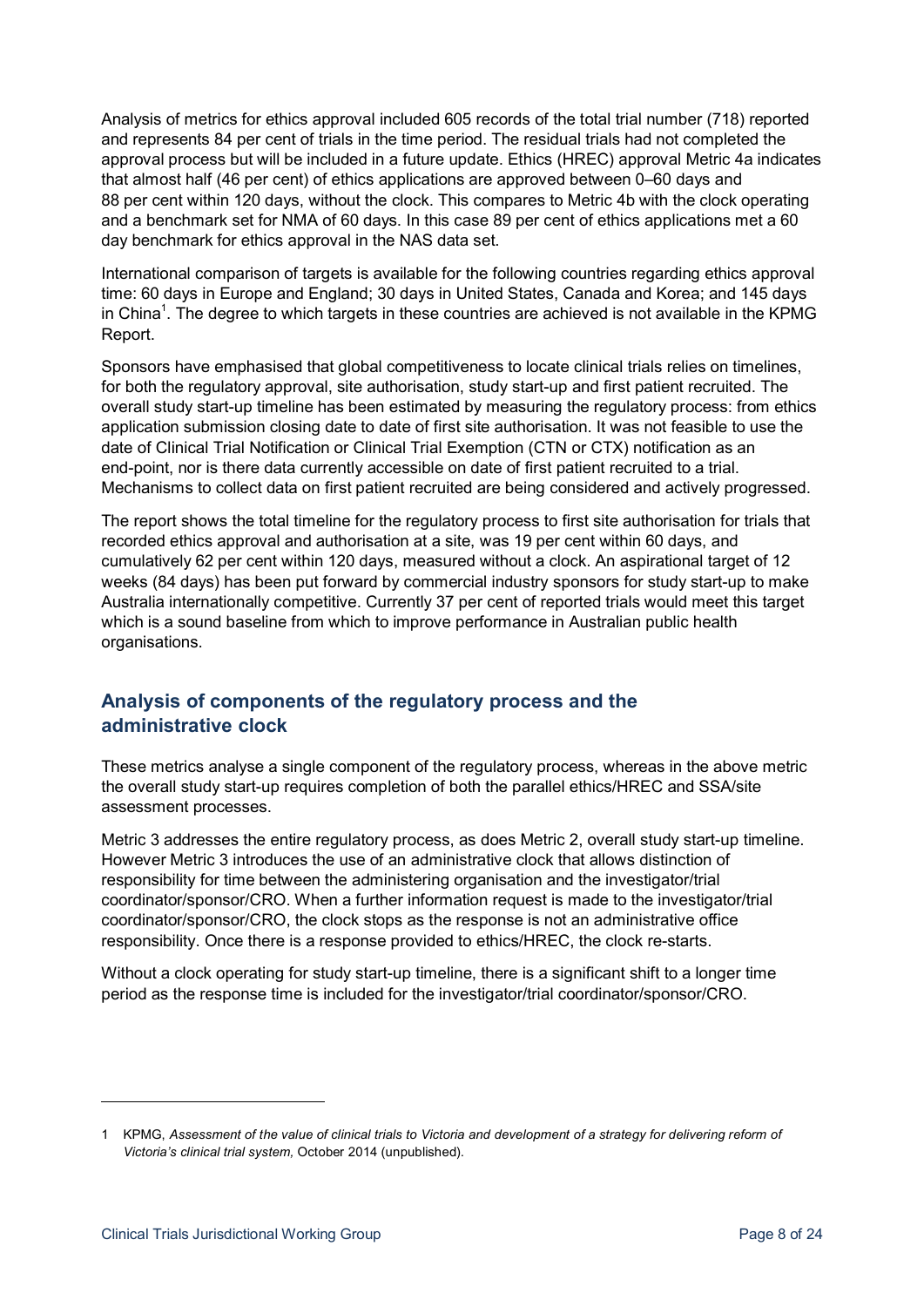### **HREC approval timeline**

By comparison, ethics/HREC approval when measured with the clock reflects the timeliness of the reviewing organisations' administration only. Eighty nine per cent of applications completed the ethics/HREC process within 60 days and a total of 98 per cent by 120 days.

- **With the clock**, ethics/HREC approval time has been benchmarked at 60 days by NMA, jurisdictions and in the United Kingdom. This report shows 89 per cent of clinical trials meet this benchmark with the administrative clock operating.
- **Without the clock** ethical review and approval is 46 per cent of clinical trials within a 60 day period. Cumulatively, 88 per cent of trials complete the ethics/HREC process within 120 days. In general, timelines are longer for ethics/HREC approval without the clock as indicated by a lower percentage of applications being approved within 60 days.

Further analysis is needed to better understand the reasons for delayed responses to HREC requests for more information. It is critical that this delay is addressed, and the issue will form an important element of continuous improvement strategies to be developed. Investigators, trial coordinators, sponsors, and CROs will be key stakeholders to work with in the future.

### **SSA/site assessment timeline**

SSA/site assessment is another element of the regulatory process and occurs at each trial site where authorisation to conduct the trial must be provided.

For consistency, an administrative clock is not used in this analysis as research governance officers do not uniformly stop and re-set the clock in processing SSA applications. More importantly, there is no defined start point for the SSA process as there is no prescribed submission date. A SSA application can be submitted at any time before or after the ethics submission closing date and submission is dependent on the readiness to provide relevant documentation by the sponsor/CRO. It is important to note that a sponsor may be an institution, investigator or a commercial industry company which has overall responsibility for the trial.

Two process steps have been identified as a starting point for analysis and they are: time from the ethics/HREC approval date and the date of validation of the SSA application (see Diagram 1).

- ▶ The ethics/HREC approval date is a logical start point as it is a critical requirement before SSA/site assessment can be finally authorised by the organisation that will conduct the trial. It also allows continuity of the overall regulatory timeline in that the SSA assessment should be occurring in parallel and be completed as soon after ethics/HREC approval as possible. Metric 5a indicates that half of SSAs are authorised within 60 days of ethics/HREC approval. This suggests that the investigator/trial coordinator may be delaying preparation of the SSA documentation.
- **SSA validation date** is the first date that appears in the Australian Research Ethics Database (AU RED) for SSA applications. This is not related to the ethics/HREC process. Validation date can be an extremely variable decision making step i.e. a SSA application may be complete or incomplete with additional documents to be submitted at a later date but the SSA form can be considered valid. However, Metric 5b indicates that once a SSA application is validated the majority (92 per cent) are authorised within 60 days.

In conclusion the report lays out the current activity of clinical trials in five jurisdictions across Australia. There are measures that can be compared to international benchmarks and industry targets. Some learning can be gleaned from this report to inform future directions for improvement of timelines and to promote Australia as a location for global clinical trials.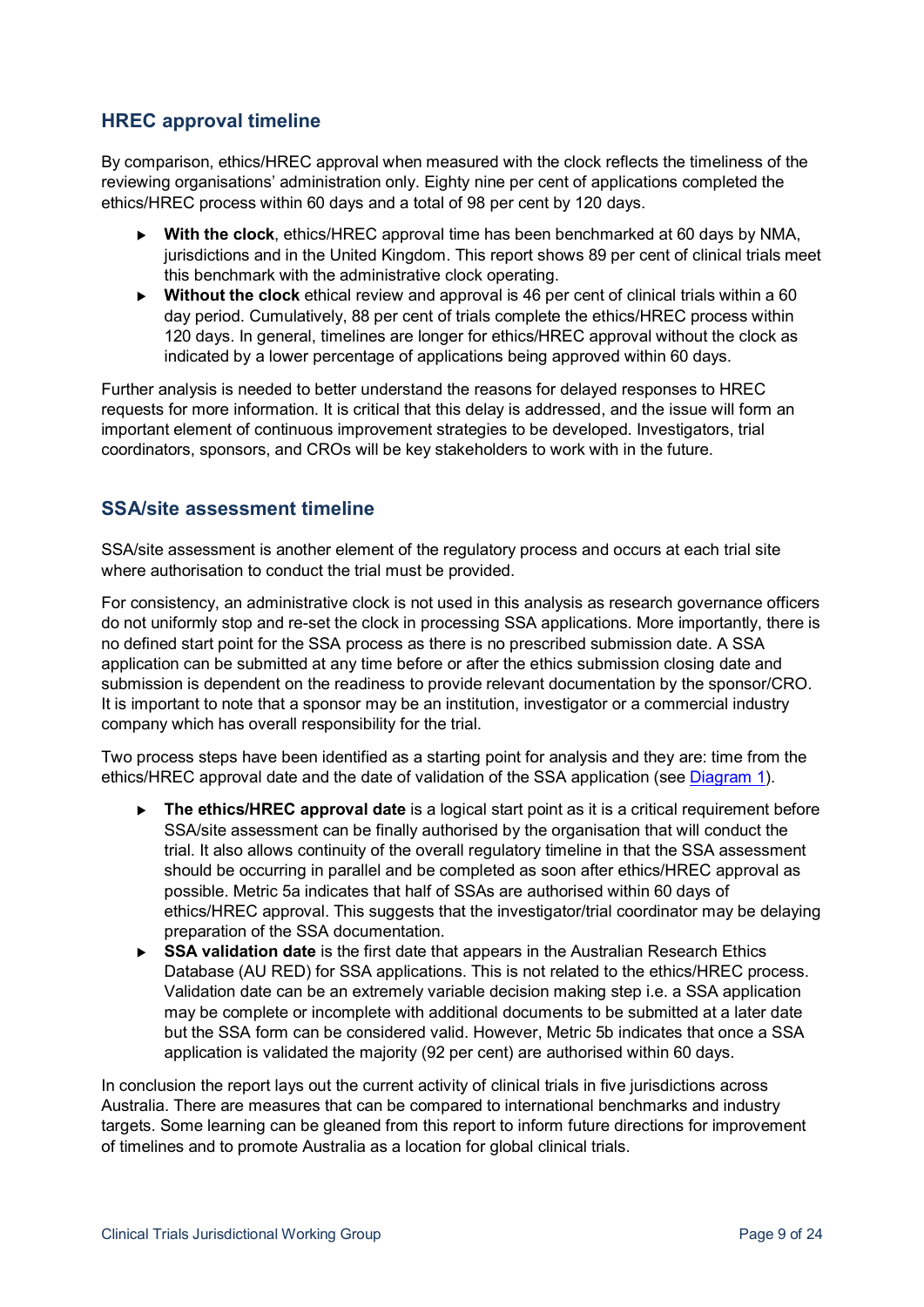This second NAS Report includes collaborative group, investigator – initiated and institution sponsored clinical trials which represents Australia's activity in non-commercial trials as well as the majority that are commercially sponsored. Participation of more jurisdictions, and the longer term intention to expand NAS to add other universities and to include private sites, will give a more complete picture for clinical trials.

### **Introduction**

Clinical trials benefit patients, advance medical knowledge and are estimated to be worth around \$1 billion to the Australian economy each year<sup>2</sup>. The environment in which clinical trials are conducted is complex, often occurring across multiple jurisdictions, involving multiple sites and with every study needing ethics and governance approvals before commencement. Internationally, selection of location for clinical trials has become increasingly competitive.

The challenges and issues facing clinical trials have been well documented. The Australian Government and jurisdictions, in consultation with the clinical trials sector, have responded by implementing a number of activities aimed at a significant and sustained improvement in Australia's ability to initiate and deliver clinical trials.

The CTJWG was established in 2014 under the auspices of the then Standing Council on Health. The CTJWG consists of senior level health officials and includes representatives of all jurisdictions' health agencies, the Therapeutic Goods Administration (TGA) and the National Health and Medical Research Council (NHMRC). The purpose of the CTJWG is to identify and address barriers and enablers to multi-jurisdictional clinical trials within Australia, to promote national consistency and enhance Australia's attractiveness as a place to conduct clinical trials.

The CTJWG identified four key priority areas for inclusion in its work program:

- $\triangleright$  information technology interoperability and metrics;
- consistency of processes for pre-approval: ethics and governance;
- recruitment / accruals (retention) of clinical trials participants; and
- positioning Australia as a preferred place to conduct clinical trials.

These priorities also support a broader agenda for improving the clinical trial sector in Australia. In April 2016, the Council of Australian Governments (COAG) Health Council agreed to look at new approaches to organising sites to improve administrative efficiencies, better engage sponsors and improve trial start-up times and outcomes. The CTJWG is currently working up options for consideration, a process that will include jurisdictional and industry consultations. The report back to COAG Health Council will occur in early 2017. NHMRC is also working to streamline the approval process for clinical trials, and to recognise sites that are able to conduct high quality efficient clinical trials.

To both support and measure the effectiveness of activities designed to improve the environment for clinical trials in Australia, the CTJWG agreed to a Framework for NAS. This Framework was approved by the Hospitals Principal Committee (HPC), the Australian Health Ministers Advisory Council (AHMAC) and the COAG Health Council in 2015. For the first time, when fully implemented, national data will be available across a set of key strategic and operational objectives to drive quality improvement within the sector and to position Australia as a preferred location for clinical trials.

1

<sup>2</sup> Australian Government, Clinical Trials Action Group Report, *Boosting the Business of Clinical Trials in Australia*, 2011.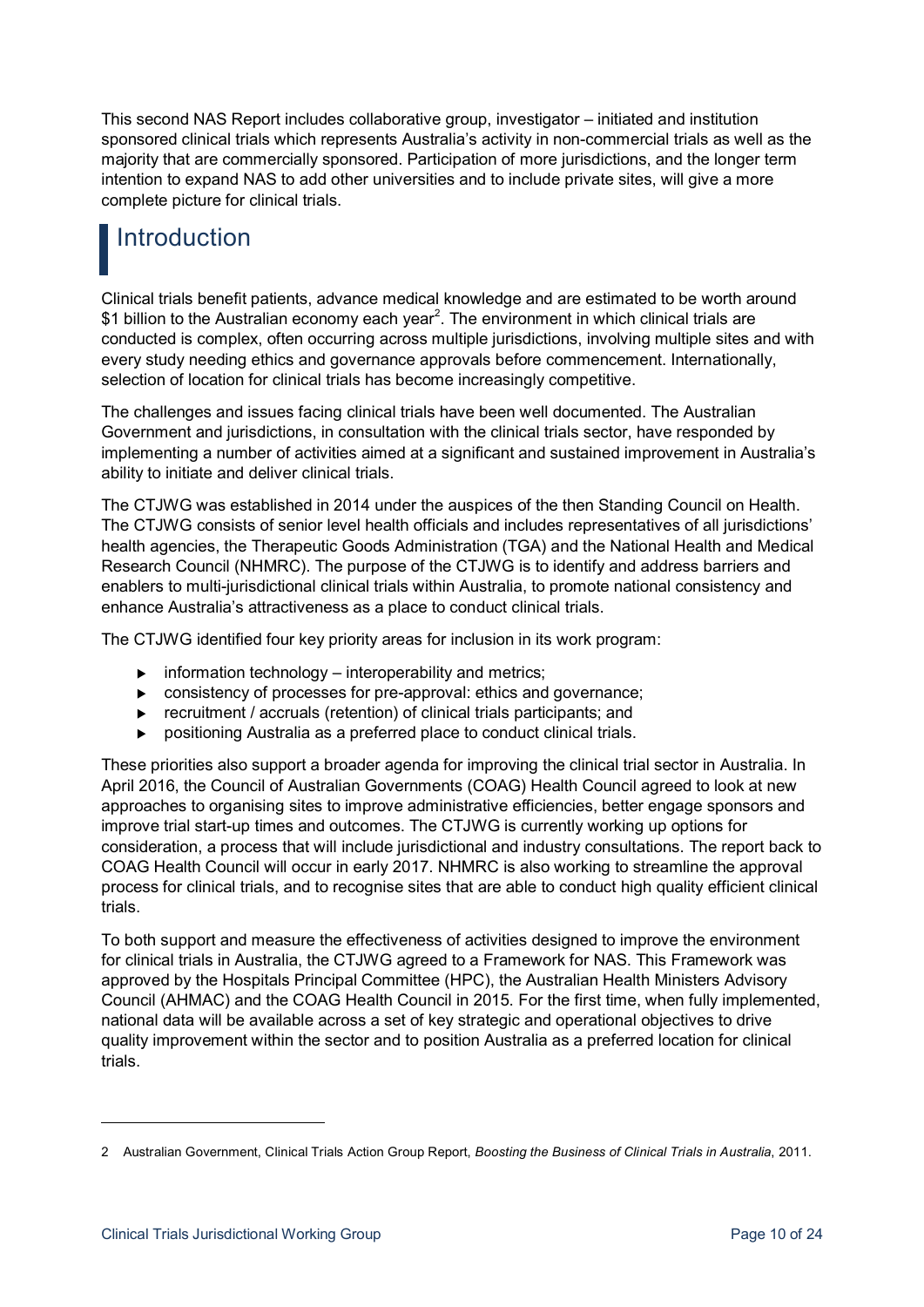In late 2015, Victoria prepared the *First National Activity Report on Commercially Sponsored Clinical Trials in Australian Public Health Organisations* (the First NAS Report) using data from almost all jurisdictions for the year 2014–15, in accordance with the agreed data set for NAS. The First NAS Report was endorsed by all jurisdictions in March 2016, HPC in April 2016 and AHMAC in May 2016. It represented a key step forward in understanding Australia's performance in the clinical trials sector, and the committed cooperation of all jurisdictions in its development.

This current report (the *Second National Aggregate Statistics Report on Clinical Trials in Australia*) has been prepared under the same NAS framework, for CTJWG. It has been prepared by Victoria, using data from almost all jurisdictions for the year 2015–16. Like the First NAS Report, it includes data for clinical trials conducted in public health organisations, but has expanded to include trials from *all* sponsor types (not just commercially sponsored trials). This report provides the most reliable and comprehensive national picture to date for clinical trials in public health organisations in Australia. The information in the report was made possible by the effective collaboration and effort of jurisdictions.

University trials that involve clinical treatment within hospitals is already captured in this existing data set as researchers either have both clinical and university appointments or are required to seek health institution ethics review. However, some university research that relates to an out-patient setting, and trials that rely on General Practices, are not captured.

# Purpose of National Aggregate Statistics

Collecting national data on clinical trials activity will provide greater clarity around the number and type of trials occurring nationally, and can also be used to identify areas where there are opportunities for improvement. Developing and implementing a national system to assess the timeliness and efficiency of clinical trials, and promoting interoperability of information technology across jurisdictions, are key priorities for the CTJWG.

The NAS represent the essential metrics to gain a measure of number and timelines for clinical trial approvals and time to commencement in Australia, to evaluate the success of clinical trials improvement initiatives and to promote Australia as a preferred global destination. NAS will assist in identifying strengths, gaps and barriers to the efficient and effective conduct of clinical trials. It will provide a means to share lessons learnt, and facilitate a quality improvement approach in the sector. The Framework will also inform strategic and targeted promotion of Australia as a preferred global location for clinical trials. To this end, the NAS should inform strategic and operational objectives to improve timelines in the regulatory stage before trial start-up.

As part of this framework, the CTJWG identified a set of eight metrics for clinical trials:

- 1. number of new trials and breakdown by trial phase, and by sponsor type
- 2. overall study start-up timeline (regulatory timeline)
- 3. ethics and governance approval timeline
- 4. Human Research Ethics Committee (HREC) approval timeline
- 5. SSA/site assessment timeline
- 6. trial recruitment: actual and planned number of participants recruited
- 7. site recruitment: actual and planned number of participants recruited
- 8. total inbound (internal and external) investment annually.

These eight metrics were approved as the foundation of the NAS by HPC, AHMAC and COAG HC in 2015. The first reporting period was 1 July 2014 through to 30 June 2015 (the First NAS Report), and this second reporting period was 1 July 2015 through to 30 June 2016. As noted above, direct comparison with the findings from the First NAS Report are not presented in this analysis, as the samples for the two years are different. While both draw data from public health organisations, the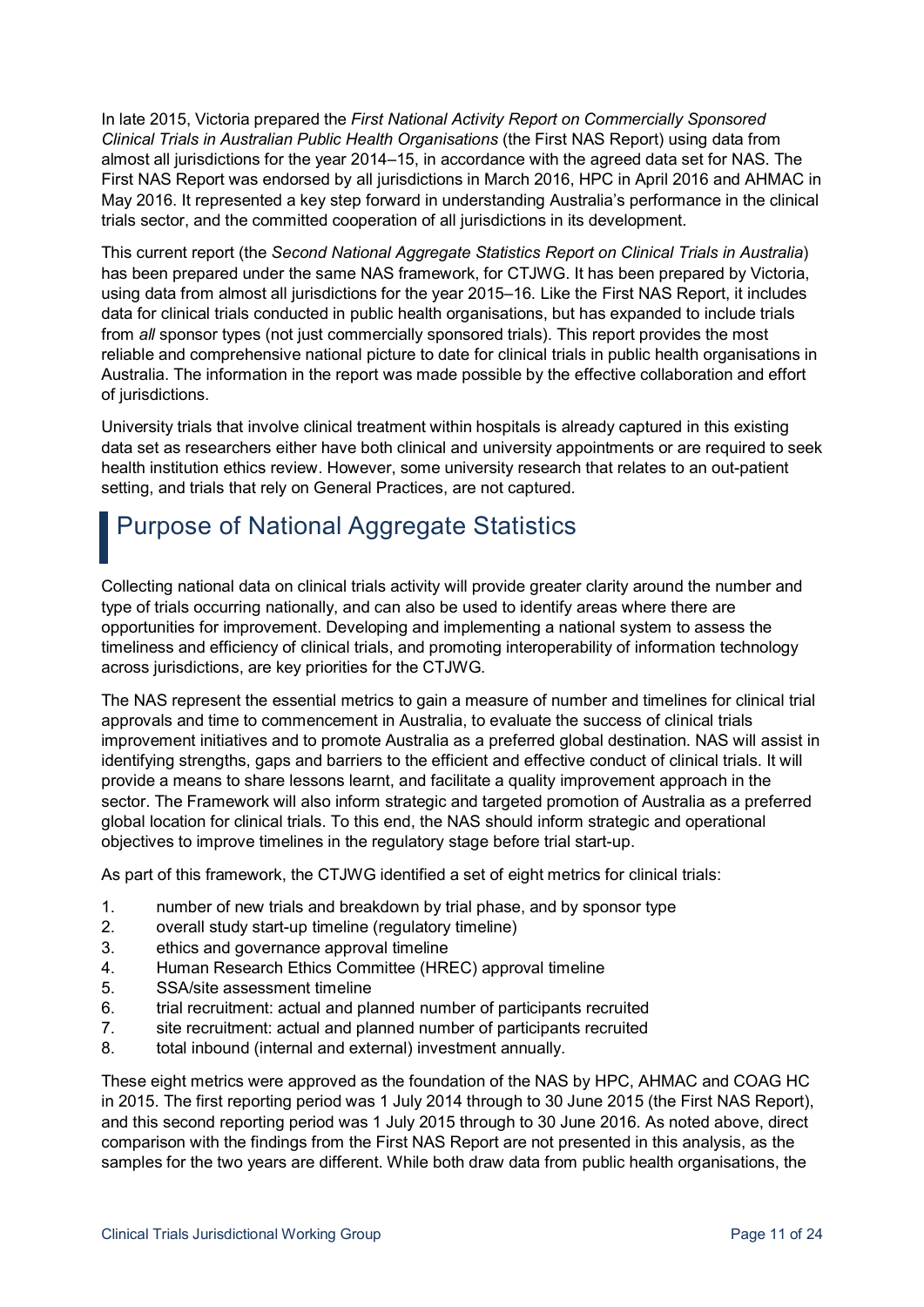First NAS Report included commercially sponsored trials only in six jurisdictions (n = 335), while this current report includes all trials in five jurisdictions (n = 718).

## Clinical trials overview

The regulatory timeline begins with the submission of an ethics application to the reviewing HREC and this review is in parallel with site assessment. In each process there is allowance for the reviewing administrator to request further information from the lead investigator and others that may be involved (could include the trial coordinator/sponsor/Contract Research Organisation (CRO)). The end-point is the authorisation of SSA/site assessment at the trial site and this can then trigger the initiation of a trial at that site.

This report does not include:

- ► timelines for compliance with a regulatory body such as the Therapeutic Goods Administration;
- data relating to the conduct of the trial at sites, which would include the actual number of participants recruited and retained in a trial; and
- $\blacktriangleright$  the funds expended by sponsors for the conduct of the trial.

### A flow diagram of the ethics and SSA/site assessment processes

The flow diagram below illustrates the two processes, ethics/HREC review and SSA/site assessment, required for a clinical trial. The two processes occur with separate administration but in a parallel timeframe.

The initiation point for a clinical trial is the submission closing date for the ethics application.

The end-point is the authorisation of SSA/site assessment.

Metric 2 and 3 capture the total of Diagram 1 below – overall study start-up timeline 'without clock' and 'with clock' respectively.

Metric 4 captures time taken for the ethics section of  $Diagram 1$  below  $-$  HREC approval timelines. This includes submission closing date, validation, HREC review, request for further information, responses from applicants, and final ethics approval.

Metrics 5 and 6 capture time taken for the SSA process of Diagram 1 below – SSA/site assessment. This includes submission, validation, Research Governance Officer (RGO) review, request for further information, responses from applicants, Chief Executive Officer (CEO)/delegation decision, and SSA/site assessment/research governance authorisation.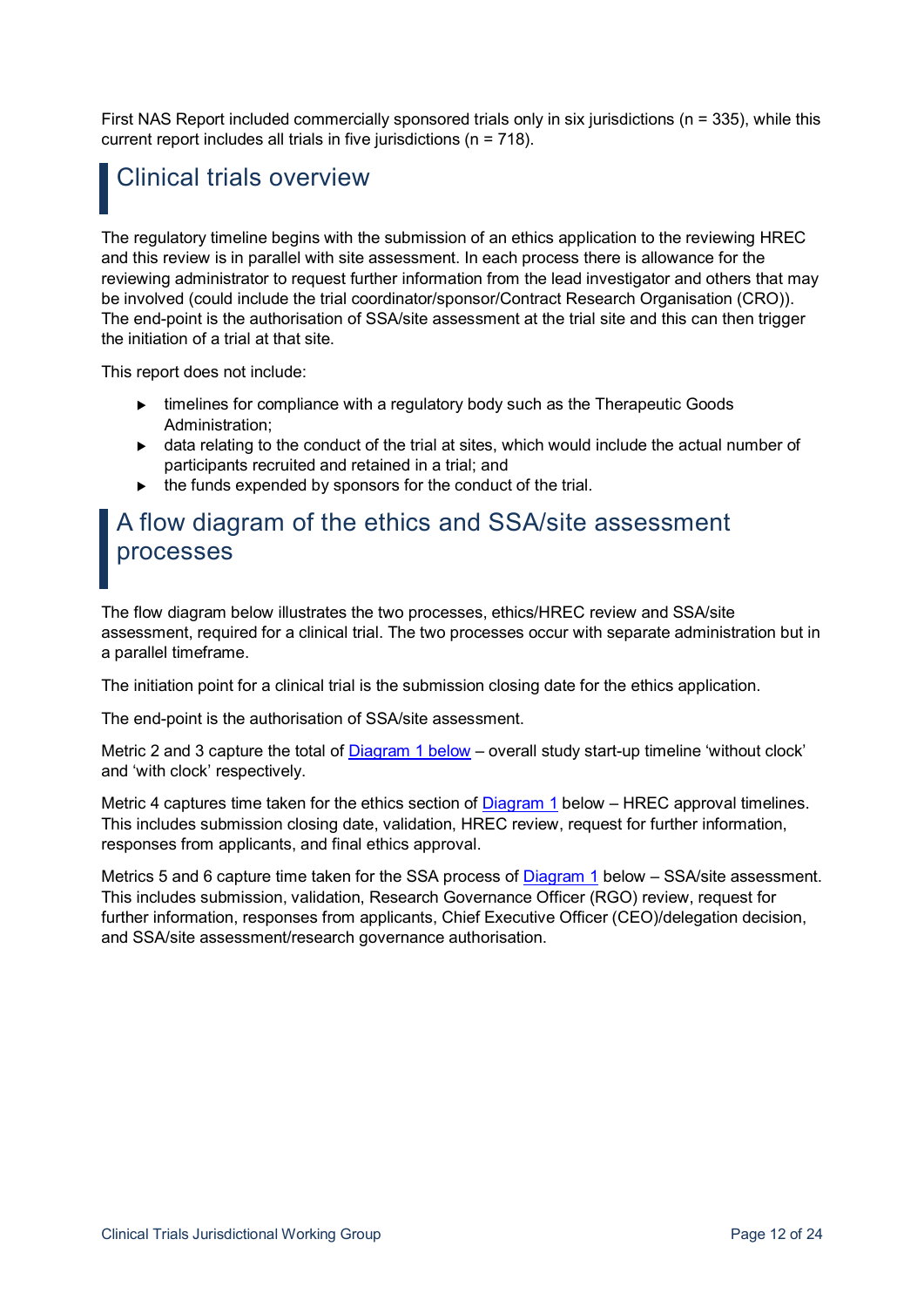#### **Diagram 1: Flow diagram of ethics and SSA processes for clinical trial regulatory requirements.**



# Overview of data collection

This report contains an aggregate of data collection for all clinical trials. Development of data definitions, data collection templates and analysis has been led by Victoria, in collaboration with contributing jurisdictions, and was endorsed by the CTJWG in March 2016. CTJWG agreed that all NAS data would be obtained through jurisdictional data systems as access to other government or commercial sources was not feasible.

The data presented in this report has some limitations and these should be taken into account when interpreting the information provided.

The data captured is:

- part of routine practice for clinical trial regulatory processing of ethics and SSA/site assessment applications at publicly funded health organisations;
- provided by contributing jurisdictions as noted in this report; and
- an under-representation of clinical trials as some jurisdictions currently have limited capacity to report in the NAS format, others have an incomplete data set for single-site clinical trials and some jurisdictions do not conduct an SSA process *per se*.

For successive reports jurisdictions will be actively working to report more comprehensively regarding additional data and current gaps in some data sets.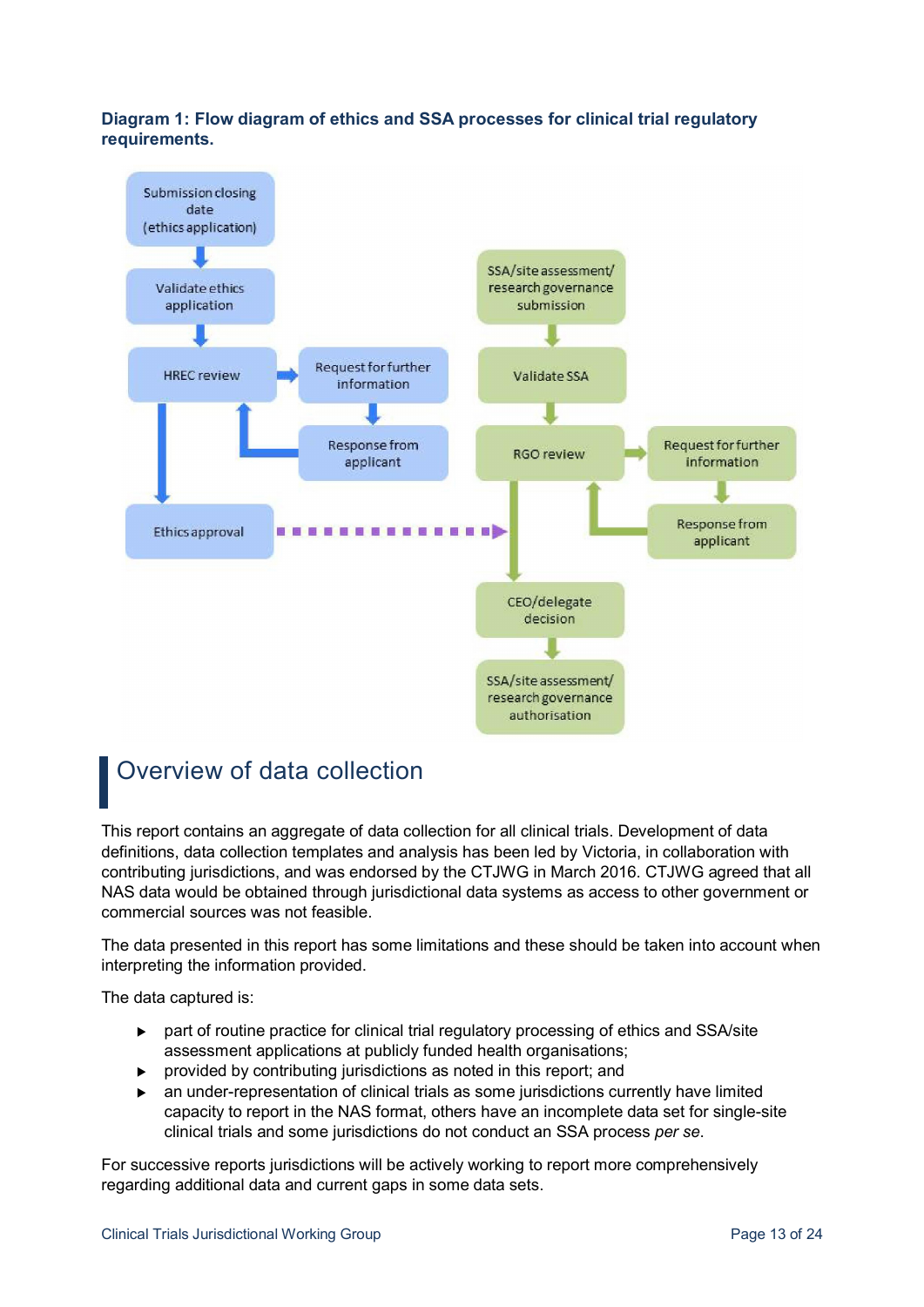### Data collection process

Data contained in this report is based on a template developed by the CTJWG and in accordance with agreed data definitions. The data relates to all trials i.e. trials that are funded by commercial organisations such as pharmaceutical or device companies and non-commercial, including investigator – initiated, collaborative group, institution and other multi-centre and single-site clinical trials.

This *Second National Activity Report on Commercially Sponsored Clinical Trials in Australian Public Health Organisations* has been drafted using data for one year from 1 July 2015 to 30 June 2016. Contributing jurisdictions include: New South Wales, Northern Territory, Queensland, South Australia and Victoria. It is intended that future reports will contain data from all jurisdictions as reporting capacity, against agreed metrics, grows.

The data captured in this second NAS report shows 718 new clinical trials occurring in Australian publicly funded hospitals in 2015–16. The total number of new trials is somewhat underestimated due either to some jurisdiction data sets being incomplete (e.g. single-site trials), some jurisdictions not contributing data as yet, and those jurisdictions contributing, but not yet participating in National Mutual Acceptance (NMA), having limited data sets due to current information management systems. These limitations will improve as the NAS concept is adopted more broadly and further refined.

# Data sources

The NMA framework operating between five participating jurisdictions has provided the infrastructure for NAS data collection and analysis and has been established since 2011. Jurisdictions that operate the Australian Research Ethics Database (AU RED) are New South Wales (including Australian Capital Territory), Queensland, South Australia and Victoria. AU RED is a specialist information platform that integrates the ethics/HREC and SSA/site assessment application steps for investigators with the administrative management of these applications. Processing both these document flows results in completion of regulatory approval requirements, except for the CTN/CTX systems under the Therapeutic Goods Administration (TGA).

NMA involves linking cross-jurisdictional applications so each jurisdiction hosting a trial site has a record of ethical review in another jurisdiction. Bringing together NMA and state-only AU RED records in this report is an important step and has relied on cooperative relations between jurisdictions. The Northern Territory provided clinical trial information collected from other data sources or a stand-alone database as AU RED is not currently used.

Features of research projects enable identification of clinical trials and their characteristics such as Study Type (e.g. clinical trial as opposed to health research, social research), Sponsor Type (commercial sponsored, collaborative group, investigator – initiated, institution and other), Trial Phase (e.g. First Time In Human (FTIH), First Time In Patient (FTIP), Phase 1, 2, 3 and 4), and Application Type (e.g. multi-site, single-site, site specific assessment).

The unique identifier for an ethics/HREC application ensures that duplication of applications in reports is eliminated, and more importantly, it links the HREC and SSA/site assessment applications for a trial to measure the overall study start-up timelines.

AU RED has a clock system whereby it is possible to measure timelines and also time intervals when applications are or are not the responsibility of administering organisations. Calculations can be made to measure both the administrator activity and the time for actions carried out by the investigator/trial coordinator/sponsor/CRO.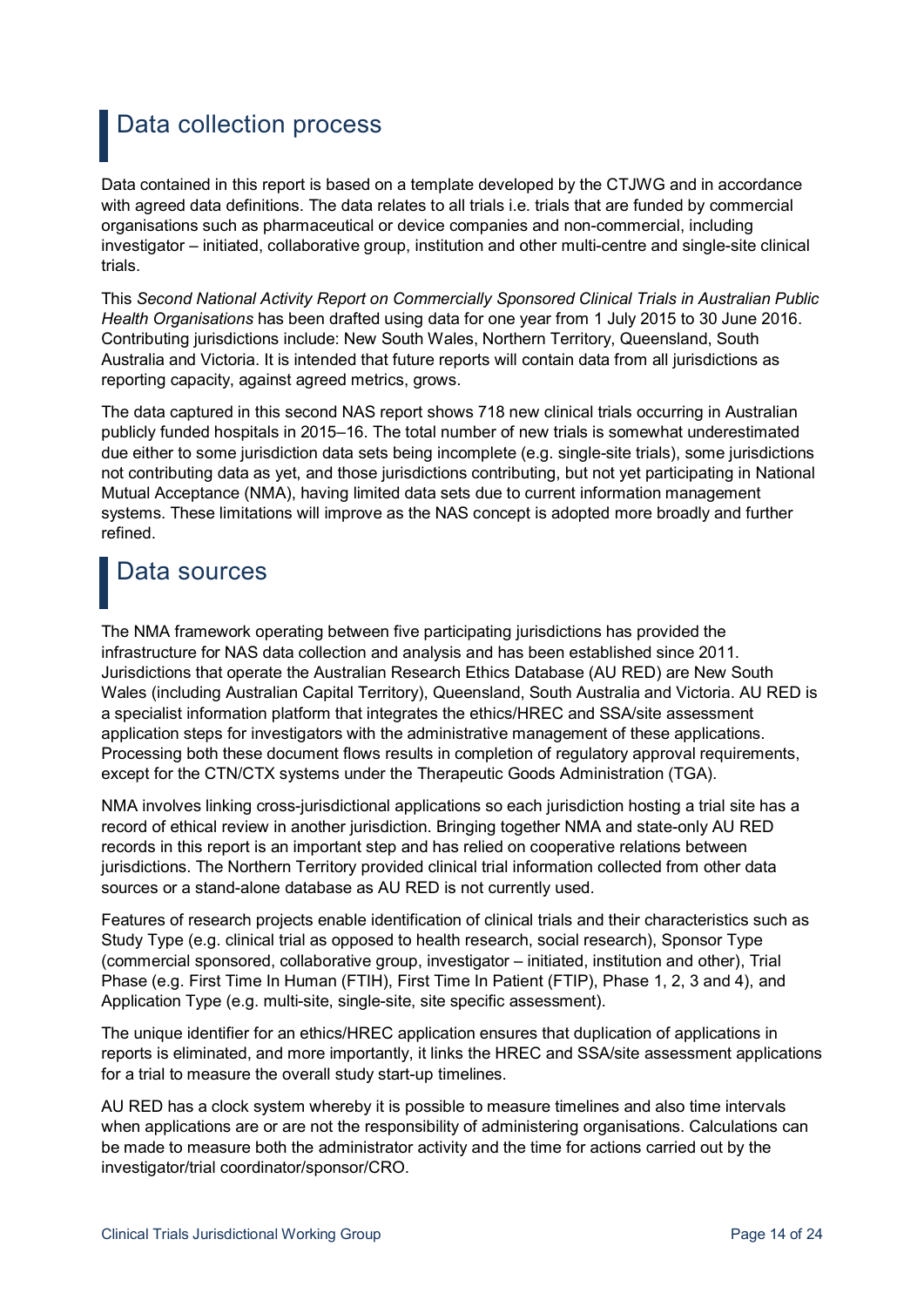AU RED records dates regarding decisions and document flow actions and these dates together form a comprehensive picture of the key time points in the ethics and site assessment processes.

The data source, AU RED, provides a comprehensive view of the regulatory timeline but does not include details of a trial product or the actual conduct of the trial where participants are involved. There is a clear distinction of AU RED data, including features and regulatory process dates, compared to a data set required for a trial registry.

# Next steps

In the future, reporting capability will be improved in jurisdictions as more data becomes available through cooperative learning, and will lead to more comprehensive data analysis for Australian clinical trials in public health organisations. The CTJWG is working on a strategy to expand reporting to include private health sector data. Opportunities to partner with the industry sector to harness commercial sector data sources are also actively being pursued.

### Metrics report

The ethics process is discrete and measured between submission of the ethics application to approval. A common benchmark for process of ethics applications is 60 days. However, at this stage, there are two statistical mechanisms to measure this metric and that involves use of an administrative clock or not.

With the operation of the clock the metric measures the administrator timeliness. The clock measures the time that the trial application is with the administrator processing the application. The clock stops when the application leaves the administrator and is the responsibility of the investigator, trial coordinator, sponsor or CRO to provide further information about the application. The clock re-starts when a response is received from the investigator/trial coordinator/sponsor/CRO.

Without the application of the clock the metric measures timeliness of both the administrator and investigator, trial coordinator, sponsor or CRO. That is, the interval(s) when the investigator/trial coordinator/sponsor/CRO has responsibility for the application is included in the overall time measurement.

The reasons for the HREC to request information from the investigator, trial coordinator, sponsor or CRO have not yet been explored but lack of quality of the application is often encountered. Observations of HREC members suggest that the participant information and consent form associated with trials frequently requires revision. Participant information is crucial to gain consent to participate in a trial with a clear understanding of the nature of the trial and requirements of the participant. Research merit and integrity (quality explanation of the science, methodology and compliance requirements) and respectfulness (adequate risks, safety and privacy consideration) reflected in the information form have been identified as deficiencies.

A significant amount of time is being expended when a trial application is in the hands of the investigator, trial coordinator, sponsor or CRO. The reasons for such time loss (e.g. due to communication between multiple parties) in responding to a request from the HREC are important to understand to improve performance for ethics and overall study start-up timelines.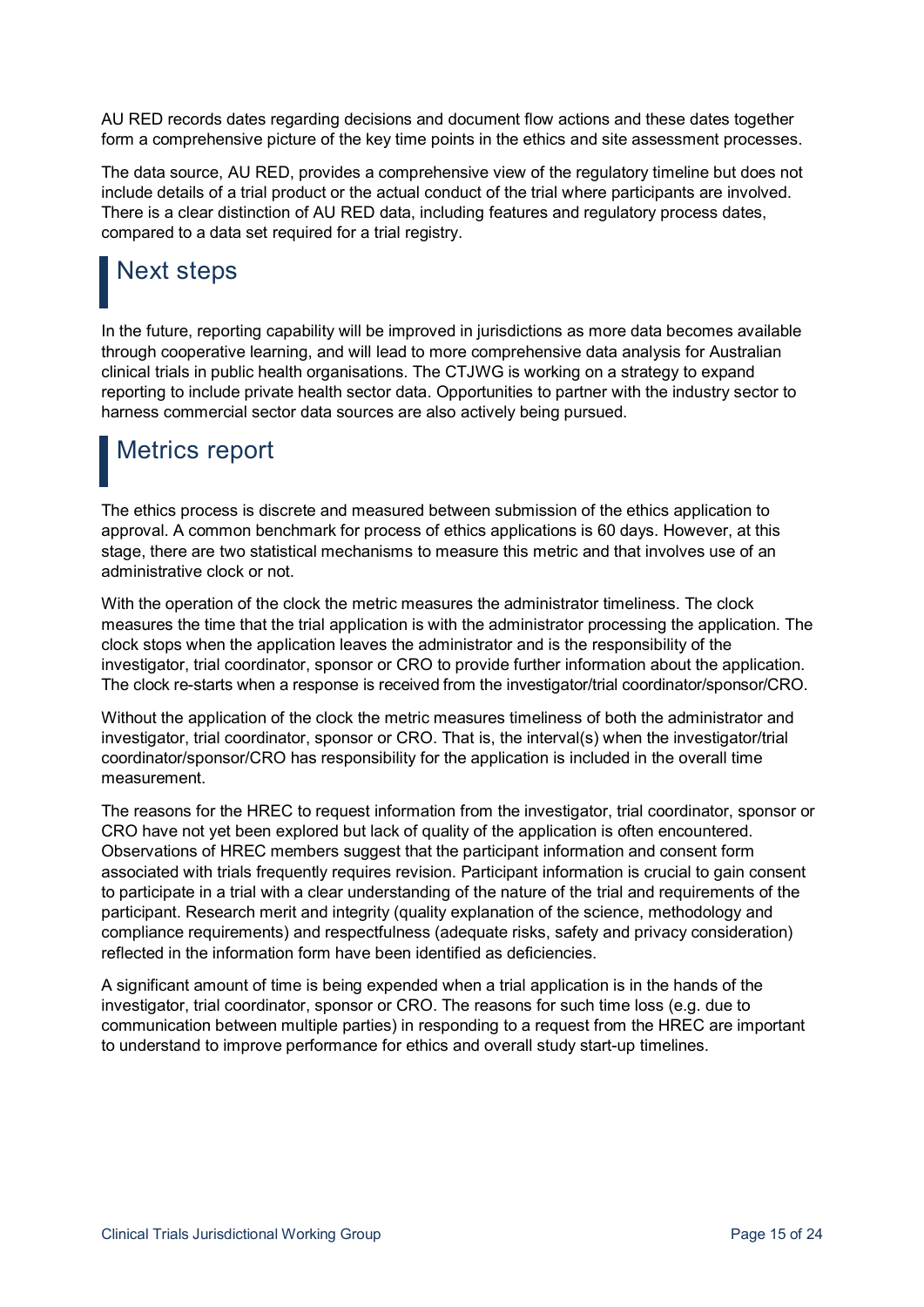### **Metric 1: Number of new trials per trial phase**

For the annual period commencing from 1 July 2015 – 30 June 2016 there are 718 new clinical trials reported from five (5) jurisdictions that submitted data. Of these, 247 trials reported trial phase<sup>3</sup>. The low response is largely the result of one of the six jurisdictions not reporting trial phase.

Phase 1 trials determine the safety of the medicine in humans and helps determine the appropriate doses for later studies such as phase 2 trials that determine effectiveness and safety. Phase 3 trials are conducted to determine whether the medicine confers clinical benefit for a disease and involves a greater number of participants in the trial. After a medicine is approved for treatment of a particular disease/condition, Phase 4 trials are conducted to compare a new medicine against a wider range of existing medicines/therapies or to investigate the use in a normal clinical setting. Refer to the Glossary & definitions for a fuller explanation of trial phase.

As shown below, 43 per cent of the 247 trials that reported trial phase are in Phase 3, followed by 25 per cent in Phase 2 trials. Phase 1 represent 18 per cent, and phase 4 are 10 per cent of trials undertaken in this reporting period. This suggests that the majority of trials in public hospitals are phase 2 and 3.

| <b>Trial phase</b> | No. | Per cent |
|--------------------|-----|----------|
| FTIH / FTIP        | 10  | 4        |
| Phase 1            | 43  | 18       |
| Phase 2            | 62  | 25       |
| Phase 3            | 107 | 43       |
| Phase 4            | 25  | 10       |
| Total              | 247 | 100      |

#### **Figure 1: Number of Clinical Trials (medicines) by trial phase**

Note: Jurisdictions represented are: Northern Territory, Queensland, South Australia and Victoria. The 'Clinical Trial Phase' field is not reported in some jurisdictions or for individual trials or may be 'not applicable' (e.g. device trial). Therefore the number of trials by phase (n=247) only represents a fraction of the overall number of clinical trials (n=718).

1

<sup>3</sup> Trial phase reported for trial type 'medicine' only.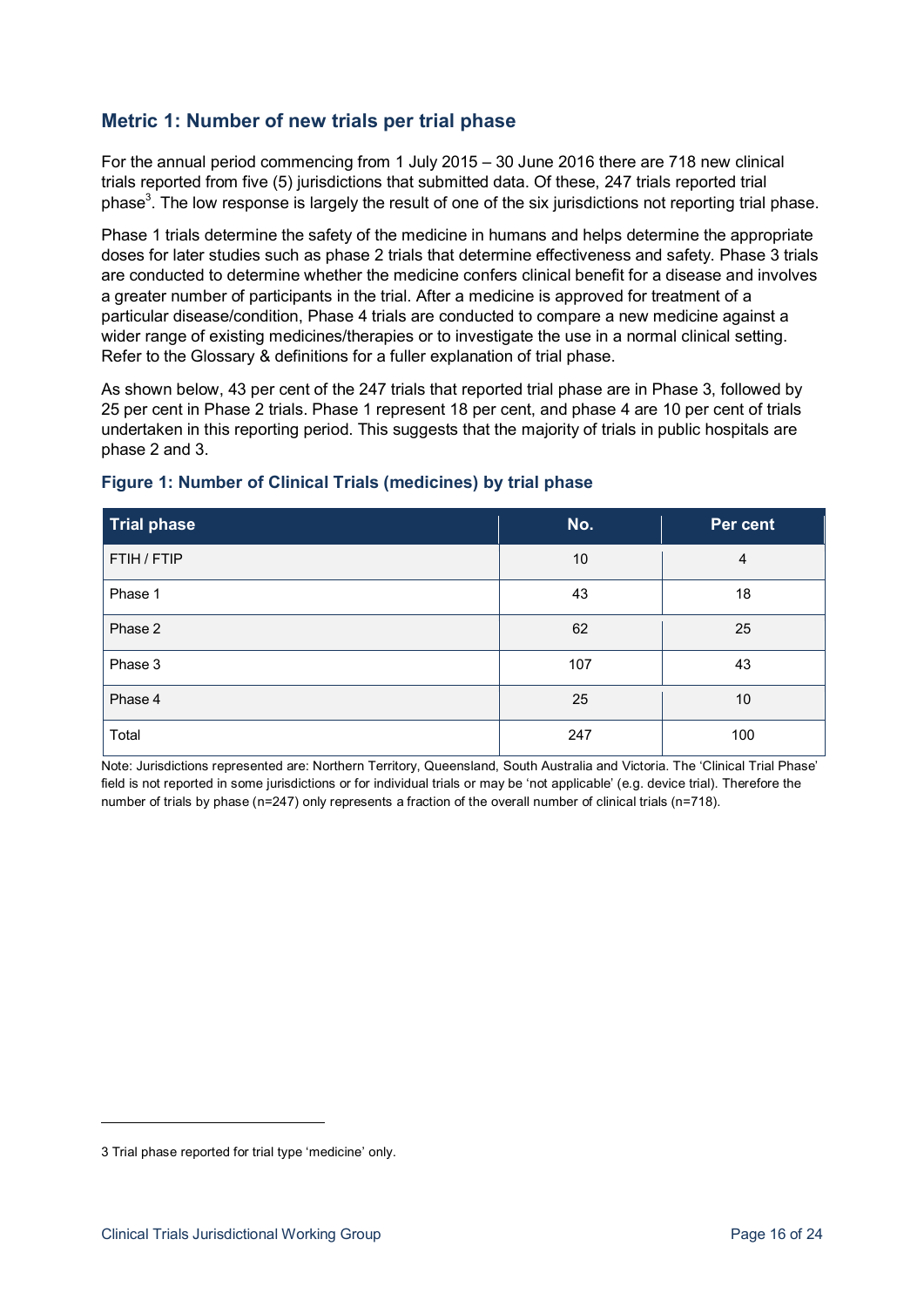

The clinical investigations pathway for medical technology/devices differs from the clinical trial pathway for medicines. While phases 1, 2, 3 and 4 apply to medicines, for medical technology/devices the clinical trial pathway is represented by the following stages: Stage 1 – feasibility or "first in man" (FIM) clinical trials conducted in a small number of patients with the disease to be treated, with assessment of the safety being the main focus; Stage 2 – pivotal clinical trial is usually conducted in a large number of patients with the disease to be treated, with assessment of performance and safety being the main focus; Stage 3 – post-market clinical trial is conducted after satisfying the pre-market regulatory requirements, with the focus being to collect additional clinical data to assess a variety of end-points.

There is no data recorded for device trial stages but overall there are 84 device trials reported in this data set (12 per cent of total trials).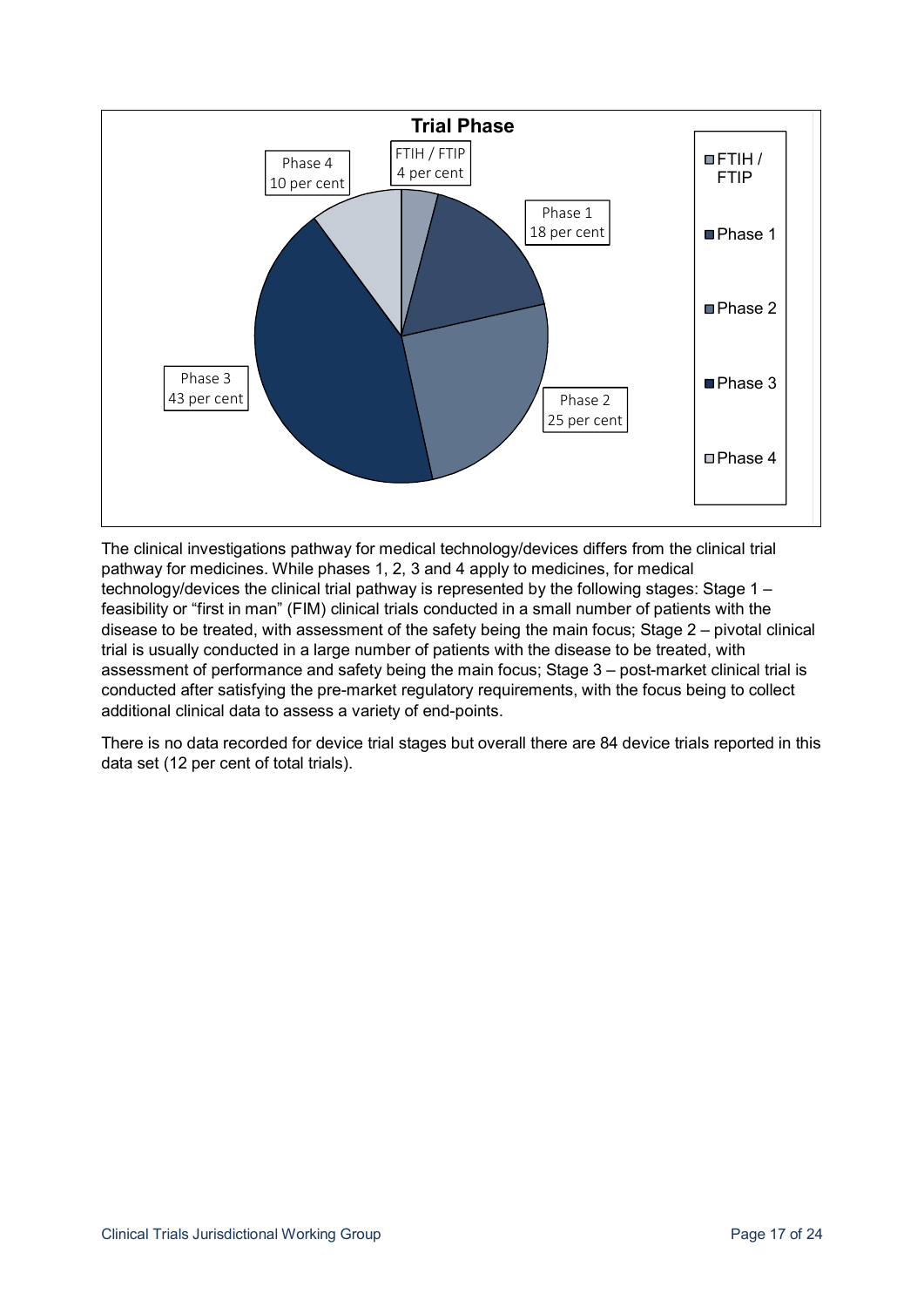### Metric 1a: Number of new trials per sponsor type

Commercially sponsored clinical trials are predominant in Australia with 63 per cent of the 583 trials reporting 'sponsor type' indicating they were sponsored by industry. Investigator centred trials, including collaborative groups, investigators and institutions represent a third of trials (33 per cent).



| <b>Sponsor Type</b>      | No. | Per cent |
|--------------------------|-----|----------|
| Commercially sponsored   | 370 | 63       |
| Collaborative group      | 31  | 5        |
| Investigator - initiated | 91  | 16       |
| Institution              | 70  | 12       |
| Other                    | 21  | 4        |
| <b>Total</b>             | 583 | 100      |

Note: Jurisdictions represented are: New South Wales, Northern Territory, Queensland, South Australia and Victoria. The 'Sponsor Type' field is not reported in some jurisdictions or for individual trials. The number of trials by sponsor type (n=583) represents a high proportion of the overall number of clinical trials (n=718).

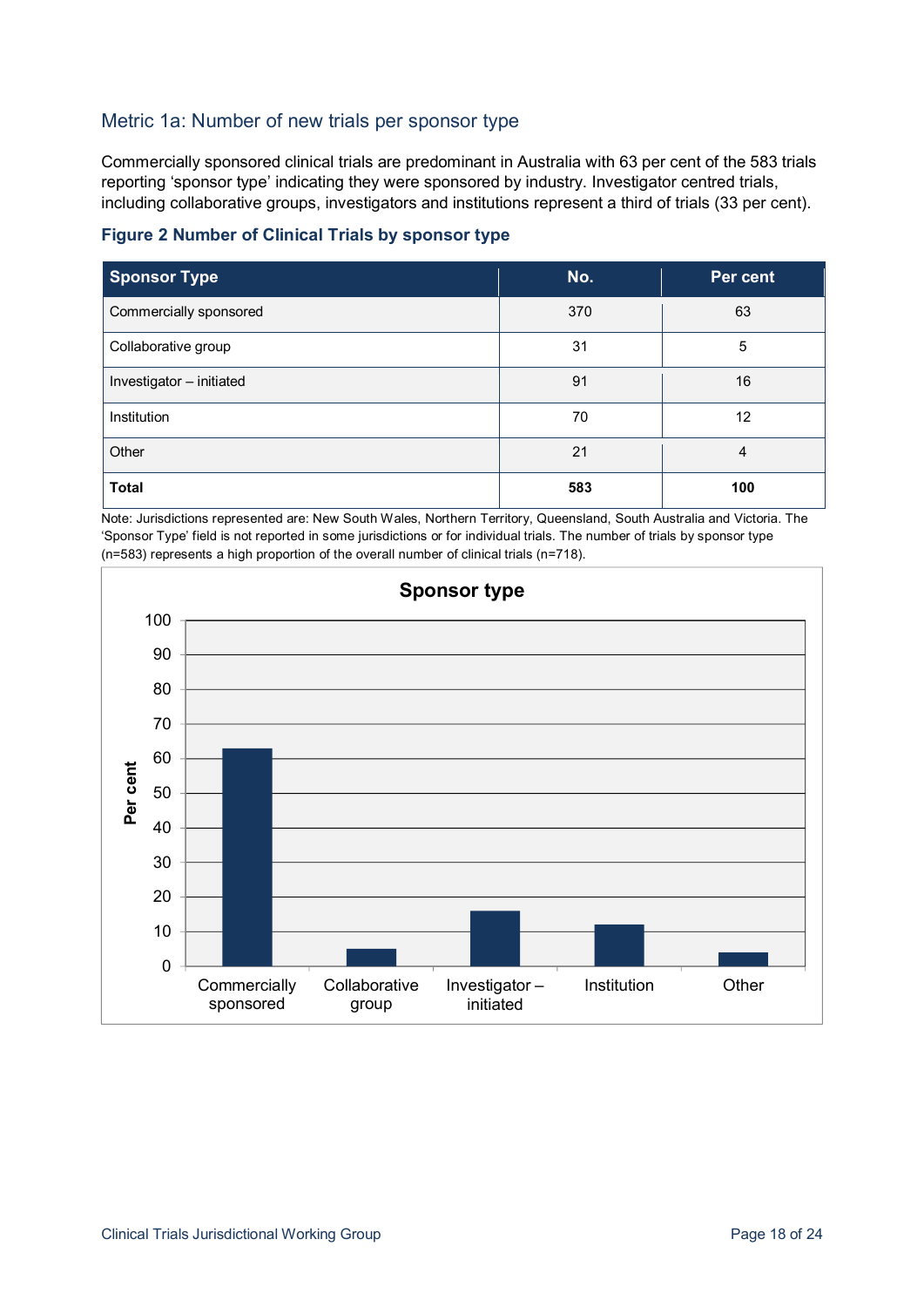### **Metric 2: Overall study start-up – 'Without clock'**

Measuring the overall study start-up is an important metric for commercial sponsors in determining location of clinical trials globally. In this reporting period, there are 417 clinical trials reported for this measure. The period commences at ethics submission and the date for the first SSA/Site assessment authorisation is the end-point. This measure gives a real indication to sponsors of the time from submission of ethics application to possible site initiation and trial commencement.

The international target metric for time to recruit the first patient into a trial often used by industry is 12 weeks. Here, 37 per cent of trials meet a 12 week (84 days) target for regulatory approval, however this will not include some steps that commercial sponsors may measure in the international metric, as data on time to recruit the first patient is not yet available.



Almost 20 per cent of clinical trials complete the regulatory process in 60 days or less, and a total of 62 per cent of trial applications are processed within 120 days. The remainder of trials take 120 days or more (over 180 days) to reach the end-point of the regulatory process.

| <b>Time (Days)</b> | $0 - 60$ | $61 - 120$ | $121 - 180$ | $181+$ | <b>Total</b> |
|--------------------|----------|------------|-------------|--------|--------------|
| No.                | 81       | 181        | 98          | 57     | 417          |
| Per cent           | 19       | 43         | 24          | 14     | 100          |

Note: Jurisdictions represented are: New South Wales, Queensland, South Australia and Victoria. N=417 of the 718 trial applications. Some clinical trials did not meet the criteria for this metric as they were either approved but an SSA was not yet authorised or there were reporting errors.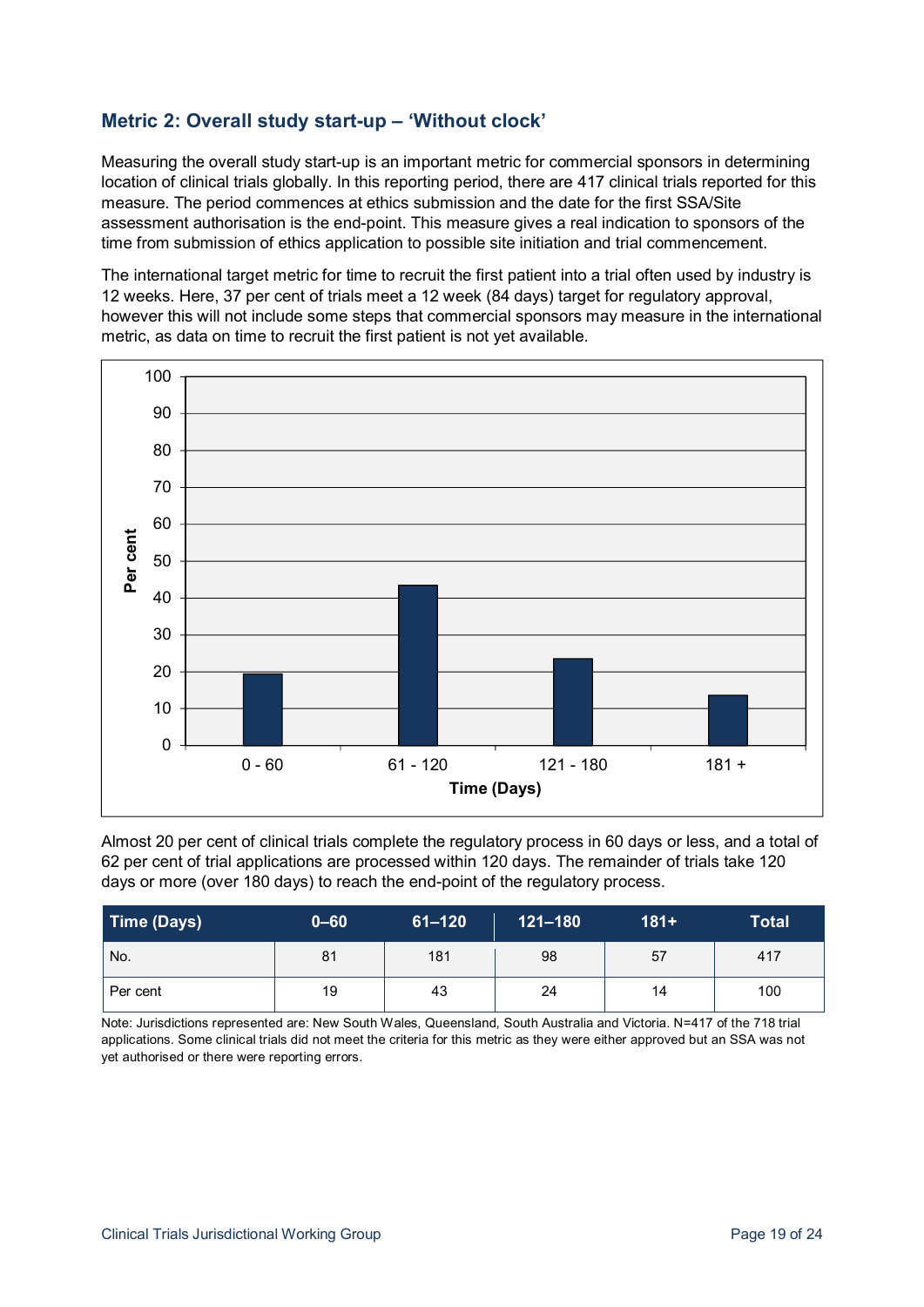### **Metric 3: Ethics and SSA/Site assessment timeline – 'With Clock'**

This reflects overall study start-up but it has an administrative clock which distinguishes the responsibility for time between the administering organisation and the investigator/trial coordinator/sponsor/CRO. The start of the process is the submission closing date and the completion is the date of the first site authorisation (see Diagram 1).

This metric measures the overall regulatory process, and is the same as the information in metric 2 but with clock in use (for HREC time only) and the interval when the responsibility for the application is with the investigator/trial coordinator, sponsor/CRO is deducted. Therefore this is a measure of administration time. The measure includes the ethics review and time to the first SSA authorisation at the first site.

Administration of the ethics/HREC and authorisation of the first SSA/site assessment is completed within 60 days for 46 per cent of applications, and 83 per cent of applications fall within 120 days. The proportion falling under either 60 or under 120 days is higher in Metric 3 than in metric 2 as the time taken to provide a response to the ethics committee is not measured.

| Time (Days) | $0 - 60$ | ا 61–120 | $121 - 180$ | $181+$ | Total |
|-------------|----------|----------|-------------|--------|-------|
| No.         | 190      | 154      | 56          | 17     | 417   |
| Per cent    | 46       | 37       | 13          | 4      | 100   |

Note: Jurisdictions represented are: New South Wales, Queensland, South Australia and Victoria. N=417 of the 718 trial applications. Some clinical trials did not meet the criteria for this metric as they were either approved but an SSA was not yet authorised or there were reporting errors.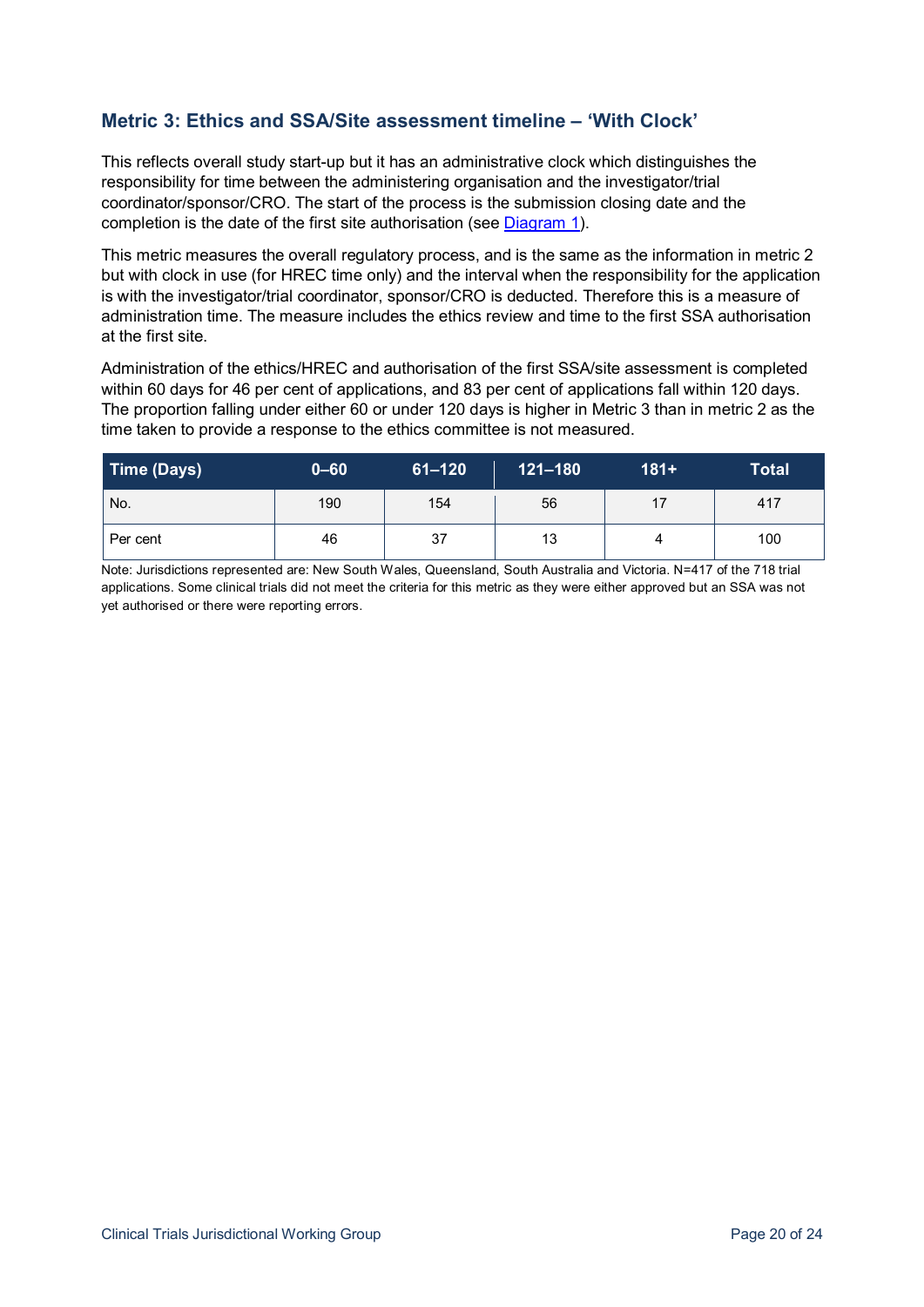### **Metric 4: Ethics approval timeline**

### 4a HREC approval timeline – 'Without Clock'

Time in days from Cut-off Date/Submission Closing Date to the Approval Clock Stop Date 'Without Clock' operating.

This does not measure intervals when the clock is stopped and re-started during HREC review.



Without operation of an administrative clock 46 per cent of trials complete the ethics process within a 60 day period which is a commonly used benchmark for the ethics process in Australia and the United Kingdom. The majority of trials had an ethics approval timeline within 120 days.

| Time (Days) | $0 - 60$ | $61 - 120$ | $121 - 180$ | $181+$ | <b>Total</b> |
|-------------|----------|------------|-------------|--------|--------------|
| No.         | 277      | 256        | 50          | 22     | 605          |
| Per cent    | 46       | 42         | ŏ           | 4      | 100          |

Note: Jurisdictions represented are: New South Wales, Northern Territory, Queensland, South Australia and Victoria. N= 605 of the 718 trial applications. Of the applications meeting the criteria, some clinical trials were eliminated because of reporting errors and time could not be calculated.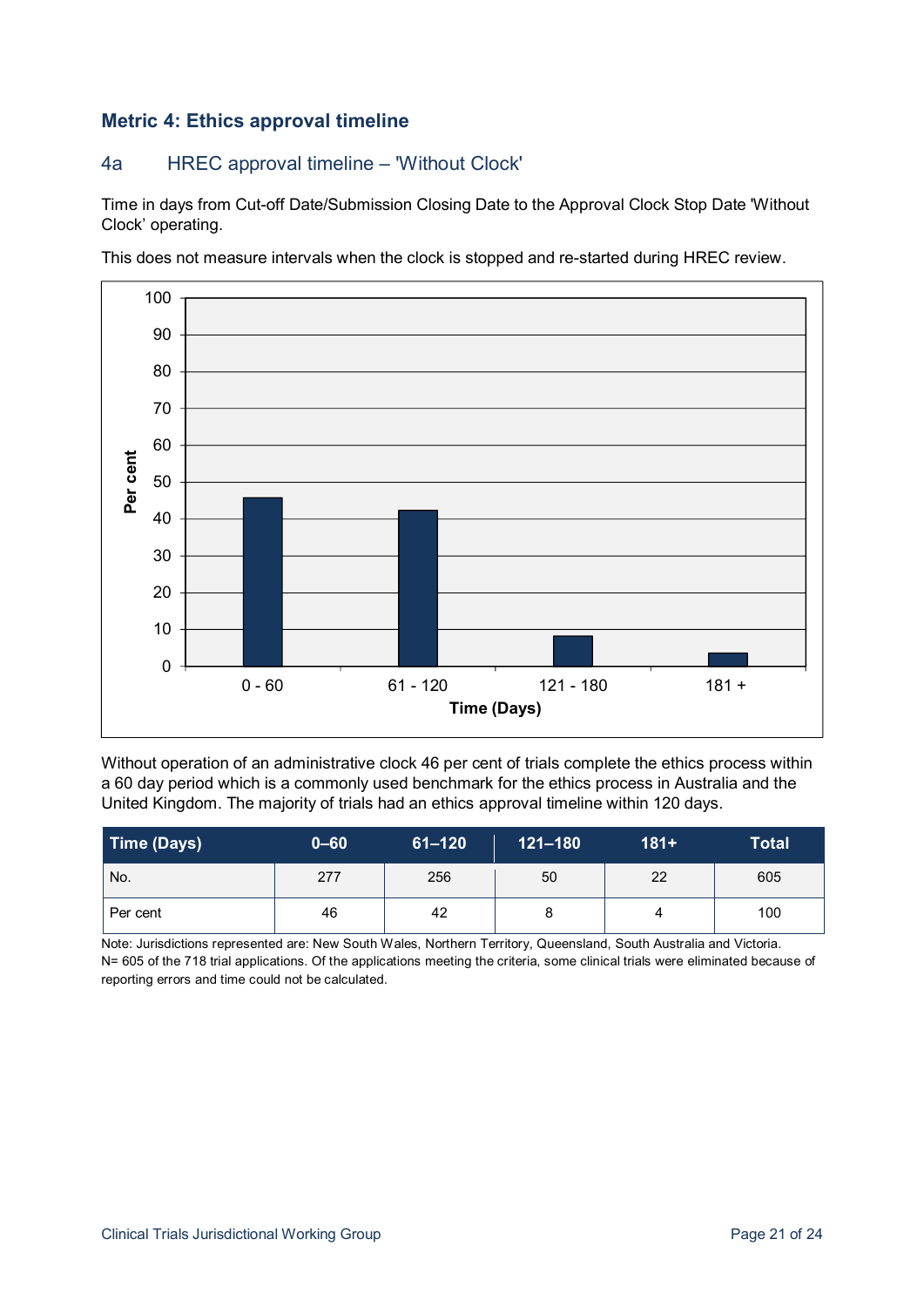### 4b HREC approval timeline – 'With Clock'

Time in days from Cut-off Date/Submission Closing Date to the Approval Clock Stop Date.

With Clock measures the time intervals between request and receipt of further information from investigator/trial coordinator/sponsor/CRO and this interval is deducted from the overall time period.



The majority (89 per cent) of ethics/HREC applications were reviewed and approved within a 60 day benchmark, with operation of an administrative clock. This measures the administrating organisations' timeliness for the ethics process.

| Time (Days) | $0 - 60$ | $61 - 120$ | $121 - 180$ | $181+$ | <b>Total</b> |
|-------------|----------|------------|-------------|--------|--------------|
| No.         | 541      | 57         | ა           | າ      | 605          |
| Per cent    | 89       |            |             |        | 100          |

Note: Jurisdictions represented are: New South Wales, Queensland, Northern Territory, South Australia and Victoria. N= 605 of the 718 trial applications. Of the applications meeting the criteria, some clinical trials were eliminated because of reporting errors and time could not be calculated.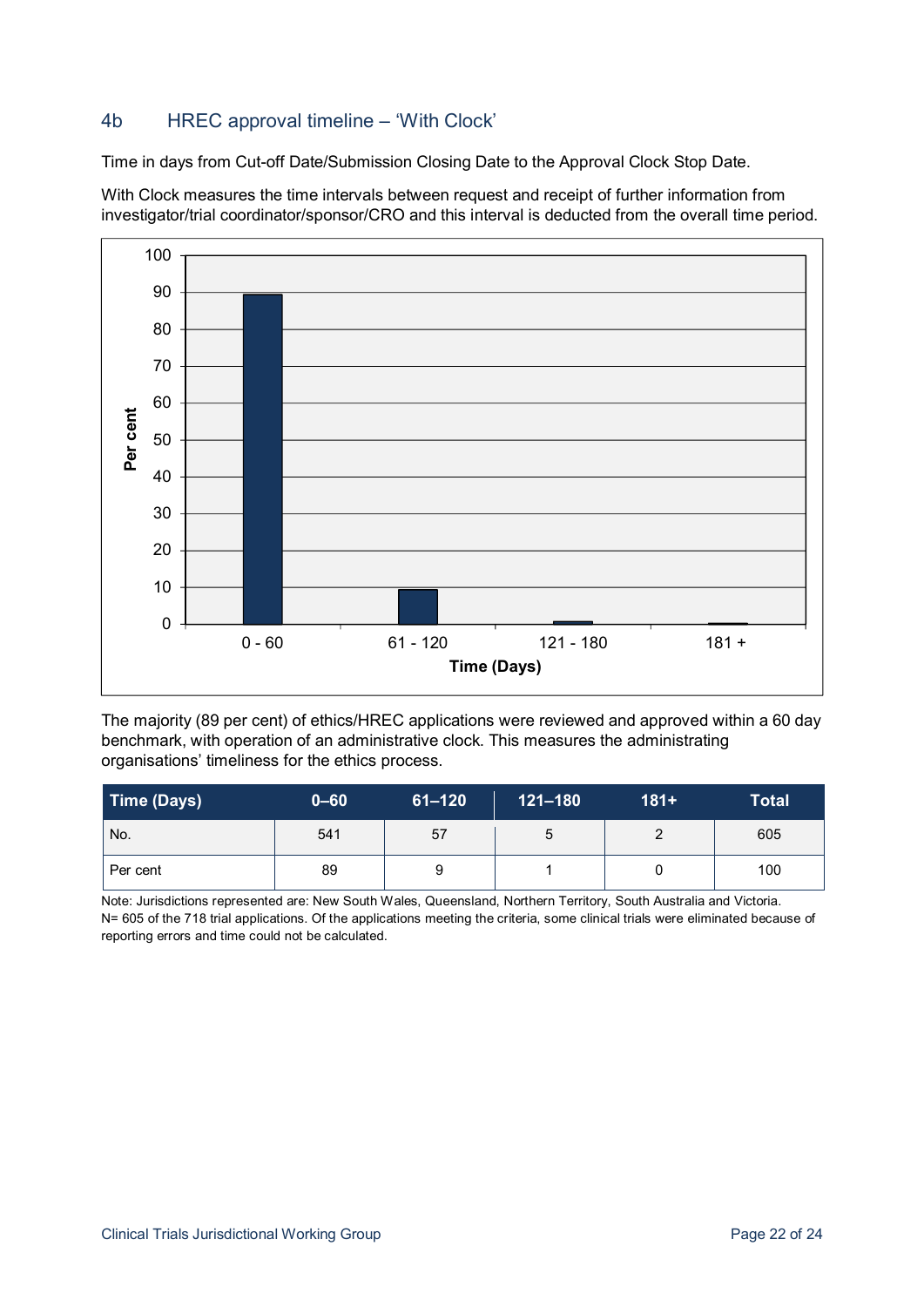### **Metric 5: SSA/Site Assessment Timeline – 'Without Clock'**

The timeline for the SSA site authorisation process can be measured from different start points. For instance from ethics/HREC approval date (Metrics 5a) or from SSA validation date (Metric 5b).

#### 5a SSA/Site Assessment Timeline – from HREC Approval Date 'Without clock'

Time from Date of HREC approval to Authorisation Clock Stop Date, 'Without Clock' operating. There is no deduction of intervals when the clock is stopped and re-started for the SSA/site assessment authorisation process. There is inconsistent use of the stop and re-start clock function across jurisdictions and sites and therefore the clock was not used in the SSA process measure for this report.



Half of the SSA applications completed the SSA/site assessment process within 60 days following the ethics/HREC approval date.

| Time (Days) | $0 - 60$ | $61 - 120$ | $121 - 180$ | $181 +$ | <b>Total</b> |
|-------------|----------|------------|-------------|---------|--------------|
| No.         | 406      | 230        | 115         | 54      | 805          |
| Per cent    | 50       | 29         | 14          |         | 100          |

Note: Jurisdictions represented are: New South Wales, Queensland, South Australia and Victoria. N=805. The HREC application must be approved before an SSA/site assessment can be authorised/completed. Applications with data errors are not reported.